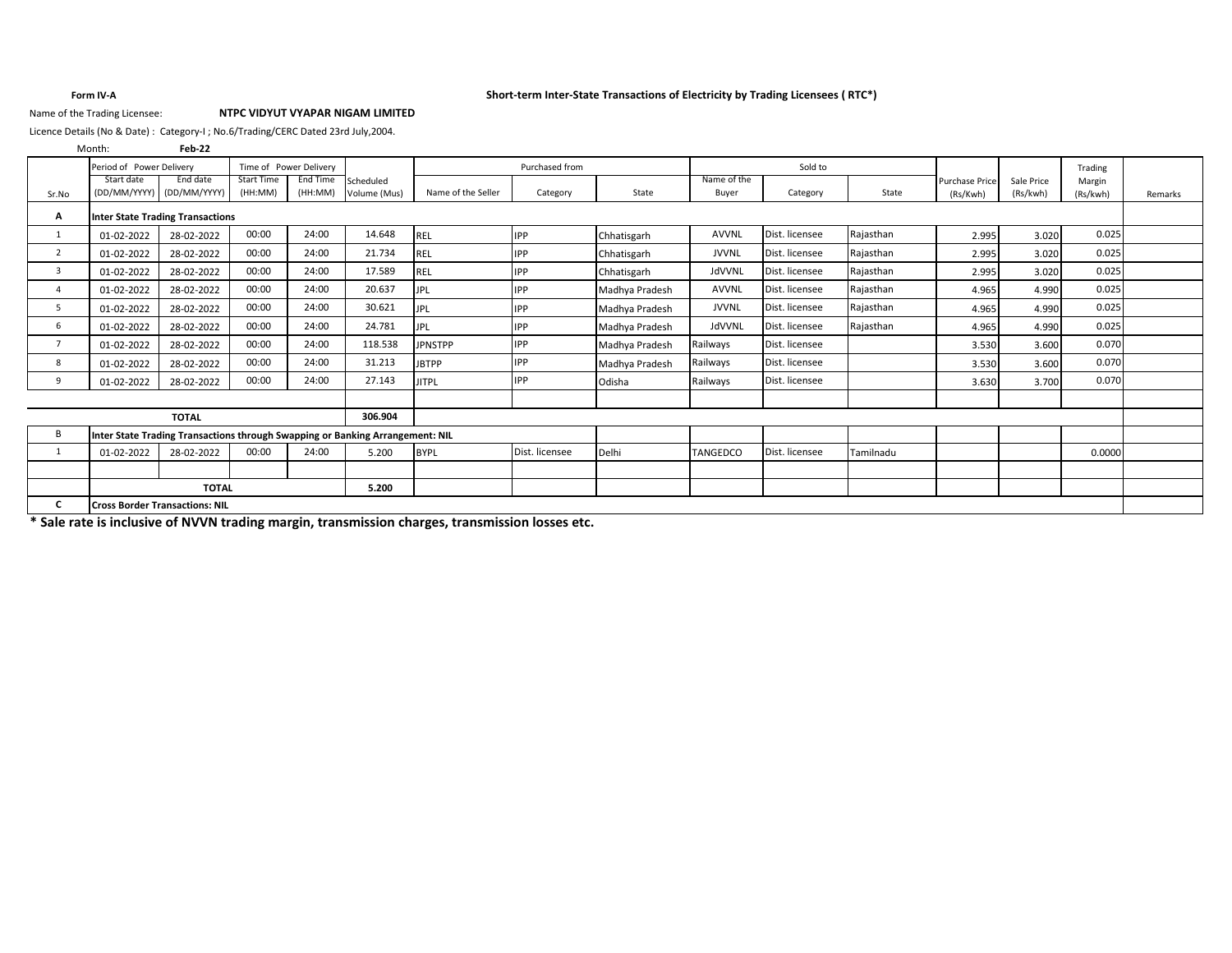## **Form IV-B Short-term Inter-State Transactions of Electricity by Trading Licensees ( Peak\*)** Name of the Trading Licensee: **NTPC VIDYUT VYAPAR NIGAM LIMITED**

Licence Details (No & Date) : Category-I ; No.6/Trading/CERC Dated 23rd July,2004.

|       | Month:                                                                         | Feb-22                   |                              |                     |                          |        |                |       |                      |          |       |                       |            |                    |         |
|-------|--------------------------------------------------------------------------------|--------------------------|------------------------------|---------------------|--------------------------|--------|----------------|-------|----------------------|----------|-------|-----------------------|------------|--------------------|---------|
|       | Period of Power Delivery Time of Power Delivery                                |                          |                              |                     | Scheduled                |        | Purchased from |       |                      | Sold to  |       | <b>Purchase Price</b> | Sale Price | Trading            |         |
| Sr.No | Start date<br>(DD/MM/YYY)                                                      | End date<br>(DD/MM/YYYY) | <b>Start Time</b><br>(HH:MM) | End Time<br>(HH:MM) | Volume (Mus) Name of the | Seller | Category       | State | Name of the<br>Buyer | Category | State | (Rs/Kwh)              | (Rs/kwh)   | Margin<br>(Rs/kwh) | Remarks |
| A     | Inter State Trading Transactions: NIL                                          |                          |                              |                     |                          |        |                |       |                      |          |       |                       |            |                    |         |
| в     | Inter State Trading Transactions through Swapping or Banking Arrangement : NIL |                          |                              |                     |                          |        |                |       |                      |          |       |                       |            |                    |         |
|       | <b>Cross Border Transactions</b>                                               |                          |                              | <b>NIL</b>          |                          |        |                |       |                      |          |       |                       |            |                    |         |

\* Peak = Peak Period (Evening Peak from 17:00hrs to 23:00hrs). Peak period may be revised by the commission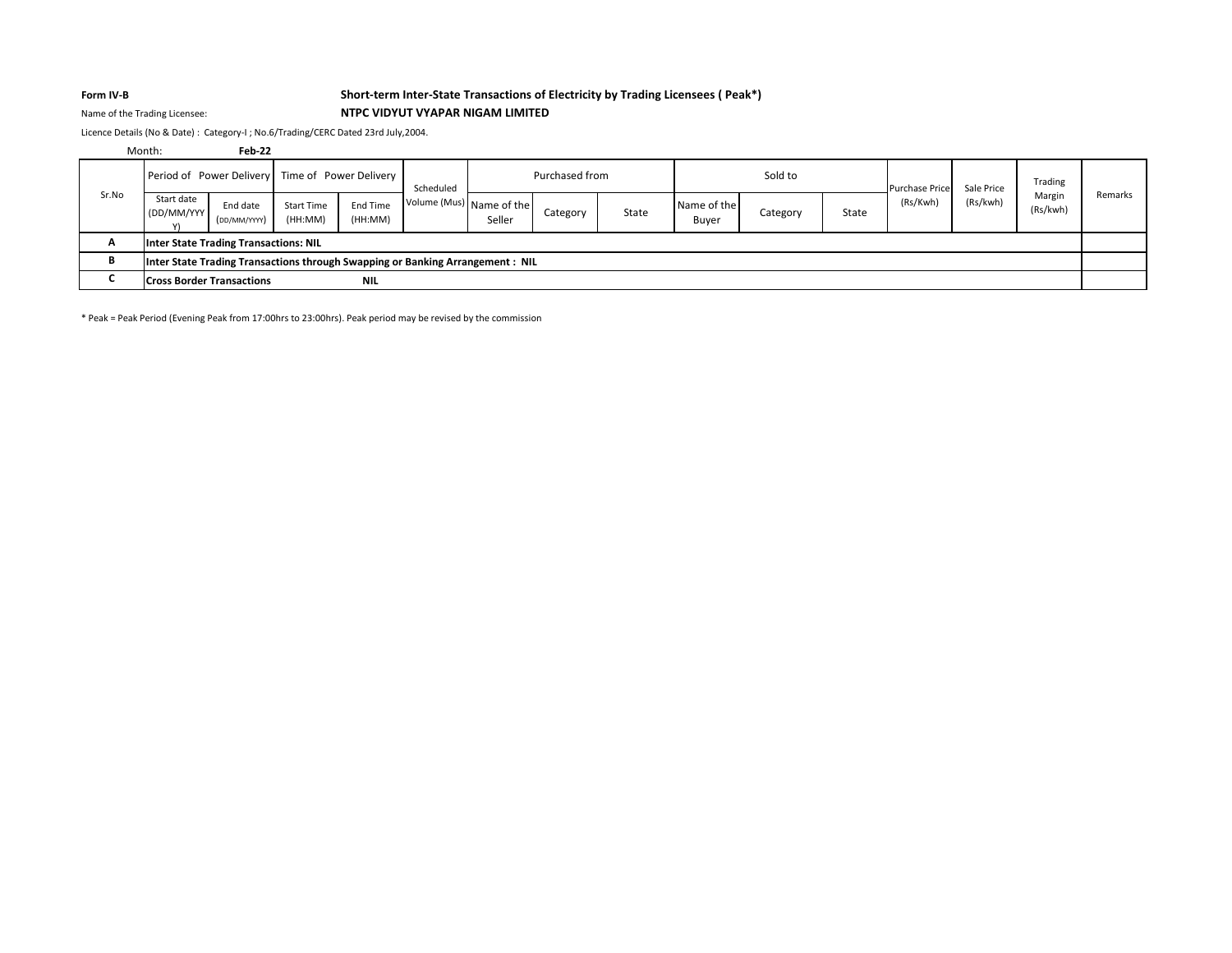### **Form IV-C Short-term Inter-State Transactions of Electricity by Trading Licensees ( Other than Peak & RTC)**

Name of the Trading Licensee: **NTPC VIDYUT VYAPAR NIGAM LIMITED**

Licence Details (No & Date) : Category-I ; No.6/Trading/CERC Dated 23rd July,2004.

Month: **Feb-22**

|       | Period of Power Delivery                 |                          | Time of Power Delivery       |                                                                            | Scheduled Volume |                       | Purchased from |             |                        | Sold to        |                       | <b>Purchase Price</b> | Sale Price | Trading            |                        |
|-------|------------------------------------------|--------------------------|------------------------------|----------------------------------------------------------------------------|------------------|-----------------------|----------------|-------------|------------------------|----------------|-----------------------|-----------------------|------------|--------------------|------------------------|
| Sr.No | Start date<br>(DD/MM/YYYY)               | End date<br>(DD/MM/YYYY) | <b>Start Time</b><br>(HH:MM) | End Time (HH:MM)                                                           | (Mus)            | Name of the<br>Seller | Category       | State       | Name of the Buyer      | Category       | State                 | (Rs/Kwh)              | (Rs/kwh)   | Margin<br>(Rs/kwh) | Remarks                |
|       | <b>Inter State Trading Transactions:</b> |                          |                              |                                                                            |                  |                       |                |             |                        |                |                       |                       |            |                    |                        |
|       | 01-02-2022                               | 28-02-2022               | 08:00                        | 18:00                                                                      | 4.726            | <b>RSTPS</b>          | <b>ISGS</b>    | Telangana   | <b>Arunachal Power</b> | Trader         |                       | 3.880                 | 3.920      |                    | 0.040 Trader to Trader |
|       | 01-02-2022                               | 28-02-2022               | 00:00                        | 06:00                                                                      | 1.032            | <b>REL</b>            | <b>IPP</b>     | Chhatisgarh | HPSEBL                 | Dist. licensee | <b>Himanchal Prad</b> | 2.405                 | 2.420      | 0.015              |                        |
|       | 01-02-2022                               | 28-02-2022               | 22:00                        | 24:00                                                                      | 0.768            | REL                   | <b>IPP</b>     | Chhatisgarh | <b>HPSEBL</b>          | Dist. licensee | <b>Himanchal Prad</b> | 2.415                 | 2.430      | 0.015              |                        |
|       |                                          |                          | Total                        |                                                                            | 6.526            |                       |                |             |                        |                |                       |                       |            |                    |                        |
|       |                                          |                          |                              | Inter State Trading Transactions through Swapping or Banking Arrangement : | <b>NIL</b>       |                       |                |             |                        |                |                       |                       |            |                    |                        |
|       | <b>Cross Border Transactions</b>         |                          | <b>NIL</b>                   |                                                                            |                  |                       |                |             |                        |                |                       |                       |            |                    |                        |

**\* Sale rate is inclusive of NVVN trading margin, transmission charges, transmission losses etc.**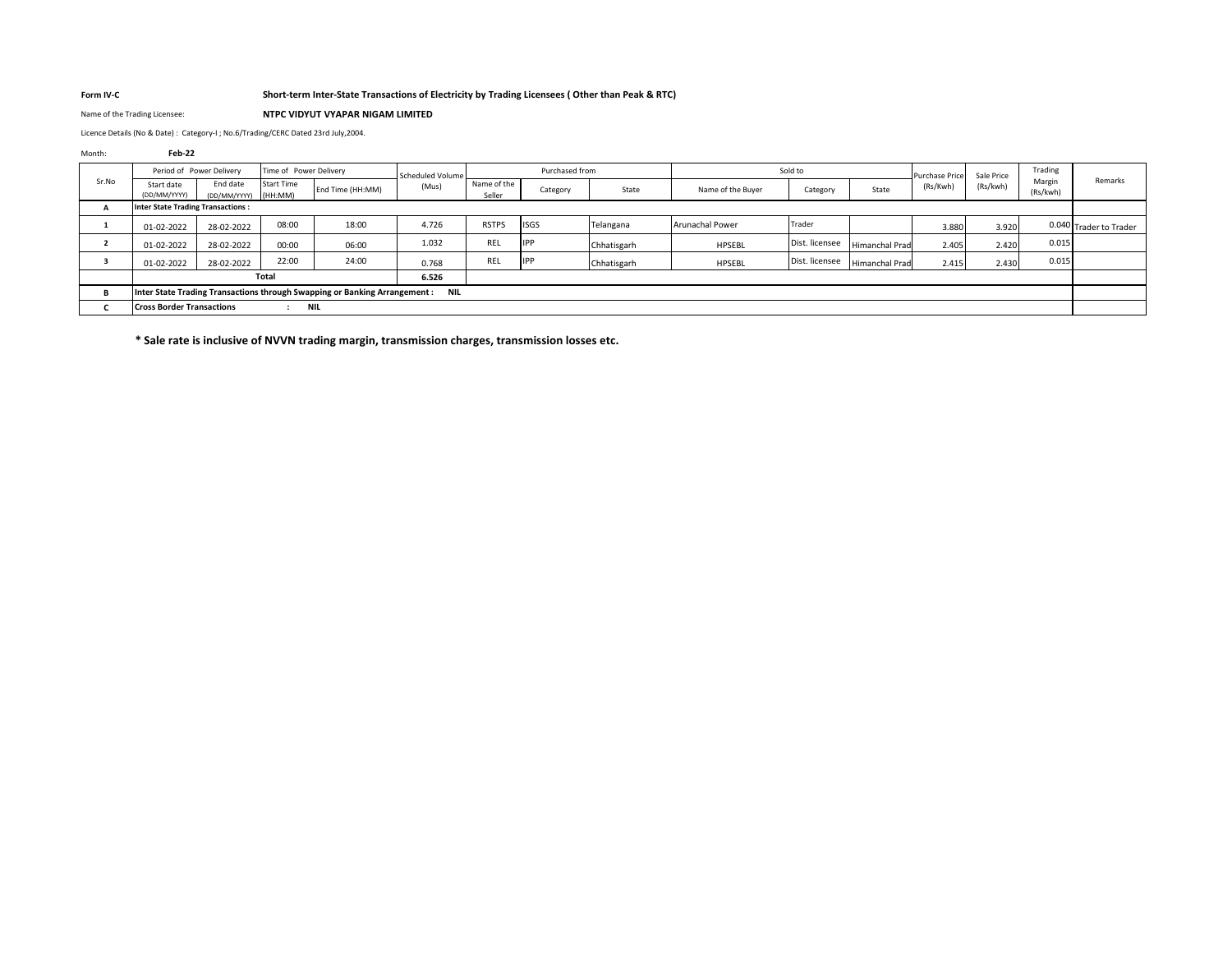# **Long-term Inter-State Transactions of Electricity by Trading Licensees (RTC)**

Name of Trader: NTPC Vidyut Vyapar Nigam Limited (NVVN)

Licence Details (No & Date) : Category-I ; No.6/Trading/CERC Dated 23rd July,2004.

| Month:                  | Jan-2022                                                                 |                          |                         |                           |                                  |                           |                        |                                                |                                |                                                                                                                                          |                                  |                                             |                                       |                                 |                          | <b>FORM IV-D</b>  |         |
|-------------------------|--------------------------------------------------------------------------|--------------------------|-------------------------|---------------------------|----------------------------------|---------------------------|------------------------|------------------------------------------------|--------------------------------|------------------------------------------------------------------------------------------------------------------------------------------|----------------------------------|---------------------------------------------|---------------------------------------|---------------------------------|--------------------------|-------------------|---------|
|                         |                                                                          |                          |                         | Actually Scheduled Volume |                                  |                           | Purchased From         |                                                |                                | Sold To                                                                                                                                  |                                  |                                             | Purchase Price                        |                                 | Sale Price               |                   | Remarks |
| Sr. No.                 | Period of transaction                                                    |                          | NVVN-<br>Solar<br>Power | NVVN-<br>Coal<br>Power    | Total<br><b>Bundled</b><br>Power | Name of<br>Seller         | Category               | State                                          | Name of Buyer                  | Category                                                                                                                                 | State                            | Wtd. Avg.<br>Rate of<br>NVVN-Solar<br>Power | *Wtd.<br>Avg.Rate<br>of NVVN-<br>Coal | <b>Bundled</b><br>Power<br>Rate | Bundled<br>Power<br>Rate | Trading<br>Margin |         |
|                         | Date From                                                                | Date To                  | MUs                     | MUs                       | <b>MUs</b>                       |                           |                        |                                                |                                |                                                                                                                                          |                                  | Rs / kWh                                    | Rs / kWh                              | Rs / kWh                        | Rs / kWh                 | Rs / kWh          |         |
|                         | Inter-State & Intra-State Trading Transactions                           |                          |                         |                           |                                  |                           |                        |                                                |                                |                                                                                                                                          |                                  |                                             |                                       |                                 |                          |                   |         |
| 1                       | $1$ -Jan-22                                                              | 31-Jan-22                | 12.220                  | 61.201                    | 73.421                           |                           |                        |                                                | <b>JVVNL</b>                   | Distribution licensee                                                                                                                    | Rajasthan                        |                                             |                                       |                                 |                          |                   |         |
| $\overline{2}$          | 1-Jan-22                                                                 | 31-Jan-22                | 9.890                   | 49.529                    | 59.419                           |                           |                        |                                                | <b>JdVVNL</b>                  | Distribution licensee                                                                                                                    | Rajasthan                        |                                             | 3.409                                 | 4.611                           | 4.681                    | 0.07              |         |
| 3                       | $1$ -Jan-22                                                              | 31-Jan-22                | 8.236                   | 41.246                    | 49.482                           |                           |                        |                                                | AVVNL                          | Distribution licensee                                                                                                                    | Rajasthan                        |                                             |                                       |                                 |                          |                   |         |
| 4                       | 1-Jan-22                                                                 | 31-Jan-22                | 3.460                   | 18.630                    | 22.090                           |                           |                        | <b>Solar Projects</b><br>located in            | <b>PSPCL</b>                   | Distribution licensee                                                                                                                    | Punjab                           |                                             | 3.420                                 | 4.549                           | 4.619                    | 0.07              |         |
| 5                       | 1-Jan-22                                                                 | 31-Jan-22                | 8.125                   | 43.015                    | 51.141                           |                           |                        | Rajasthan, Punjab,                             | <b>UPPCL</b>                   | Distribution licensee                                                                                                                    | U P                              |                                             | 3.415                                 | 4.562                           | 4.632                    | 0.07              |         |
| $6***$                  | 1-Jan-22                                                                 | 31-Jan-22                | 1.930                   | 0.000                     | 1.930                            |                           |                        | Uttar Pradesh,<br>Karnataka, Orissa,           | <b>DVC</b>                     | Government                                                                                                                               | <b>DVC</b>                       |                                             | 0.000                                 | 10.629                          | 10.699                   | 0.07              |         |
| $7\overline{ }$         | $1$ -Jan-22                                                              | 31-Jan-22                | 2.077                   | 10.463                    | 12.539                           | <b>NVVN-</b>              |                        | Andhra Pradesh,<br>Tamil Nadu,                 | GRIDCO                         | Distribution licensee                                                                                                                    | Orissa                           |                                             | 3.535                                 | 4.710                           | 4.780                    | 0.07              |         |
| 8                       | 1-Jan-22                                                                 | 31-Jan-22                | 4.825                   | 23.988                    | 28.814                           | Solar<br>Power            |                        | Maharashtra                                    | WBSEDCL                        | Distribution licensee                                                                                                                    | West Bengal                      |                                             | 3.632                                 | 4.804                           | 4.874                    | 0.07              |         |
| 9                       | $1$ -Jan-22                                                              | 31-Jan-22                | 0.480                   | 2.887                     | 3.367                            | rom Solar                 |                        | &<br>Northern Region APDCL                     |                                | Distribution licensee                                                                                                                    | Assam                            |                                             | 3.456                                 | 4.478                           | 4.548                    | 0.07              |         |
| 10                      | $1$ -Jan-22                                                              | 31-Jan-22                | 2.248                   | 12.562                    | 14.810                           | Projects<br>(JNNSM        |                        | = FGUTPS-1,2 3&4,<br>NCTPS-2, RhTPS-1,2 MSEDCL |                                | Distribution licensee                                                                                                                    | Maharashtra                      |                                             | 3.661                                 | 4.719                           | 4.789                    | 0.07              |         |
| 11                      | $1$ -Jan-22                                                              | 31-Jan-22                | 2.917                   | 14.951                    | 17.868                           | Phase-I)<br>&             | Generator              | &3, SSTPS-1 &                                  | CSPDCL                         | Distribution licensee                                                                                                                    | Chhatisgarh                      |                                             | 3.661                                 | 4.799                           | 4.869                    | 0.07              |         |
| 12                      | $1$ -Jan-22                                                              | 31-Jan-22                | 2.302                   | 15.062                    | 17.364                           | NVVN-<br>Coal             | $\mathbf s$            | Tanda 2, Western<br>Region = KSTPS-1           | <b>TSSPDCL</b>                 | Distribution licensee                                                                                                                    | Telangana                        | 10.6292                                     |                                       |                                 |                          |                   |         |
| 13                      | $1$ -Jan-22                                                              | 31-Jan-22                | 0.961                   | 6.287                     | 7.248                            | Power                     |                        | &3, MSTPS-1&2,<br>SPTPS-1&2, SLTPS-            | <b>TSNPDCL</b>                 | Distribution licensee                                                                                                                    | Telangana                        |                                             | 4.735                                 | 5.516                           | 5.586                    | 0.07              |         |
| 14                      | $1$ -Jan-22                                                              | 31-Jan-22                | 0.986                   | 4.263                     | 5.249                            | from<br>unallocate        |                        | 1,KGNST_1, GSTPS-                              | APEPDCL                        | Distribution licensee                                                                                                                    | Andhra Pradesh                   |                                             |                                       |                                 |                          |                   |         |
| 15                      | $1$ -Jan-22                                                              | 31-Jan-22                | 1.530                   | 6.616                     | 8.146                            | d quota of<br><b>NTPC</b> |                        | 1,LSTPS_1,VSTPS-<br>1,2,3 4 & 5                | APCPDCL                        | Distribution licensee                                                                                                                    | Andhra Pradesh                   |                                             | 4.740                                 | 5.846                           | 5.916                    | 0.07              |         |
| 16                      | $1$ -Jan-22                                                              | 31-Jan-22                | 1.708                   | 7.387                     | 9.095                            | Stations                  |                        | <b>Southern Region</b><br>- RSTPS-1&3, TSTPS-  | APSPDCL                        | Distribution licensee                                                                                                                    | Andhra Pradesh                   |                                             |                                       |                                 |                          |                   |         |
| 17                      | $1$ -Jan-22                                                              | 31-Jan-22                | 0.284                   | 2.341                     | 2.625                            |                           |                        | 2, SMPTS-2, KUDGI-<br>1, Eastern               | TANGEDCO                       | Distribution licensee                                                                                                                    | Tamil Nadu                       |                                             | 4.753                                 | 5.389                           | 5.459                    | 0.07              |         |
| 18                      | $1$ -Jan-22                                                              | 31-Jan-22                | 3.067                   | 15.200                    | 18.267                           |                           |                        | Region =FSTPS-                                 | <b>BESCOM</b>                  | Distribution licensee                                                                                                                    | Karnataka                        |                                             |                                       |                                 |                          |                   |         |
| 19                      | $1$ -Jan-22                                                              | 31-Jan-22                | 0.978                   | 4.844                     | 5.821                            |                           |                        | 1&3, KhTPS-1&2,<br>TSTPS-1                     | <b>GESCOM</b>                  | Distribution licensee                                                                                                                    | Karnataka                        |                                             |                                       |                                 |                          |                   |         |
| 20                      | $1$ -Jan-22                                                              | 31-Jan-22                | 1.255                   | 6.218                     | 7.473                            |                           |                        |                                                | <b>HESCOM</b>                  | Distribution licensee                                                                                                                    | Karnataka                        |                                             | 4.731                                 | 5.721                           | 5.791                    | 0.07              |         |
| 21                      | $1$ -Jan-22                                                              | 31-Jan-22                | 0.520                   | 2.578                     | 3.098                            |                           |                        |                                                | MESCOM                         | Distribution licensee                                                                                                                    | Karnataka                        |                                             |                                       |                                 |                          |                   |         |
| 22                      | $1$ -Jan-22                                                              | 31-Jan-22                | 0.756                   | 3.748                     | 4.505                            |                           |                        |                                                | CESC                           | Distribution licensee                                                                                                                    | Karnataka                        |                                             |                                       |                                 |                          |                   |         |
|                         | <b>Total</b>                                                             |                          | 70.756                  | 353.016                   | 423.773                          |                           |                        |                                                |                                |                                                                                                                                          |                                  |                                             |                                       |                                 |                          |                   |         |
|                         |                                                                          |                          |                         |                           |                                  |                           |                        |                                                |                                | * Wtd. Average Rate for Power from NTPC Stations as per CERC tariff based on scheduled energy by Discoms, ** Coal Power diverted by MoP. |                                  |                                             |                                       |                                 |                          |                   |         |
| Month:                  | Period of Power Delivery                                                 | Feb-22                   | Time of Power Delivery  |                           | Scheduled                        |                           | Purchased from         |                                                |                                | Sold to                                                                                                                                  |                                  |                                             |                                       |                                 |                          |                   |         |
| Sr.No                   | Start date (DD/MM/YYYY)                                                  | End date<br>(DD/MM/YYYY  | itart Time<br>(MM:HF    | Ind Time<br>(MM:HH        | /olume (Mus)                     | Name of the<br>Seller     | Category               | State                                          | Name of the Buyer              | Category                                                                                                                                 | State                            | Sale Price<br>(Rs/kwh)                      |                                       |                                 |                          |                   |         |
| $\mathbf{1}$            | 01-02-2022                                                               | 28-02-2022               | 08:00                   | 18:00                     | 1.072                            | <b>JCFPL</b>              | IPP                    | Gujarat                                        | Govt. of GOA                   | Government                                                                                                                               | GOA                              | 5.500                                       | Solar Power                           |                                 |                          |                   |         |
| в                       |                                                                          | <b>TOTAL</b>             |                         |                           | 1.072                            |                           |                        | <b>NIL</b>                                     |                                |                                                                                                                                          |                                  |                                             |                                       |                                 |                          |                   |         |
|                         | Inter State Trading Transactions through Swapping or Banking Arrangement |                          |                         |                           |                                  |                           |                        |                                                |                                |                                                                                                                                          |                                  |                                             |                                       |                                 |                          |                   |         |
| C                       | <b>Cross Border Transactions</b>                                         |                          |                         |                           |                                  |                           |                        |                                                |                                |                                                                                                                                          |                                  |                                             |                                       |                                 |                          |                   |         |
| 1<br>$\overline{2}$     | 01-02-2022                                                               | 28-02-2022               | 00:00                   | 24:00                     | 144.068                          | <b>NTPC Stations</b>      | Generator              | <b>ISGS</b>                                    | NVVN A/c BPDB                  | Nodal agency                                                                                                                             | for Bangladesh                   | 2.6581#                                     |                                       |                                 |                          |                   |         |
| $\overline{\mathbf{3}}$ | 01-02-2022<br>01-02-2022                                                 | 28-02-2022<br>28-02-2022 | 00:00<br>00:00          | 24:00<br>24:00            | 59.060<br>198.500                | <b>TSECL</b><br>DVC       | Generator<br>Generator | Tripura<br><b>West Bengal</b>                  | NVVN A/c BPDB<br>NVVN A/c BPDB | Nodal agency<br>Nodal agency                                                                                                             | for Bangladesh<br>for Bangladesh | 6.3100<br>4.546*                            |                                       |                                 |                          |                   |         |
| $\overline{4}$          | 01-02-2022                                                               | 28-02-2022               | 00:00                   | 24:00                     | 15.787                           | <b>JITPL</b>              | Generator              | Odisha                                         | <b>NEA</b>                     | Nodal agency                                                                                                                             | Nepal                            | 4.1600                                      |                                       |                                 |                          |                   |         |
| 5                       | 01-02-2022                                                               | 28-02-2022               | 00:00                   | 24:00                     | 6.059                            | NEEPCO                    | Generator              | Meghalaya                                      | <b>NEA</b>                     | Nodal agency                                                                                                                             | Nepal                            | 4.1600                                      |                                       |                                 |                          |                   |         |
|                         |                                                                          | <b>TOTAL</b>             |                         |                           | 423.474                          |                           |                        |                                                |                                |                                                                                                                                          |                                  |                                             |                                       |                                 |                          |                   |         |
|                         |                                                                          |                          |                         | * 1\$=₹74.0               |                                  |                           |                        |                                                |                                | # As per CERC notified tariff of respective stations                                                                                     |                                  |                                             |                                       |                                 |                          |                   |         |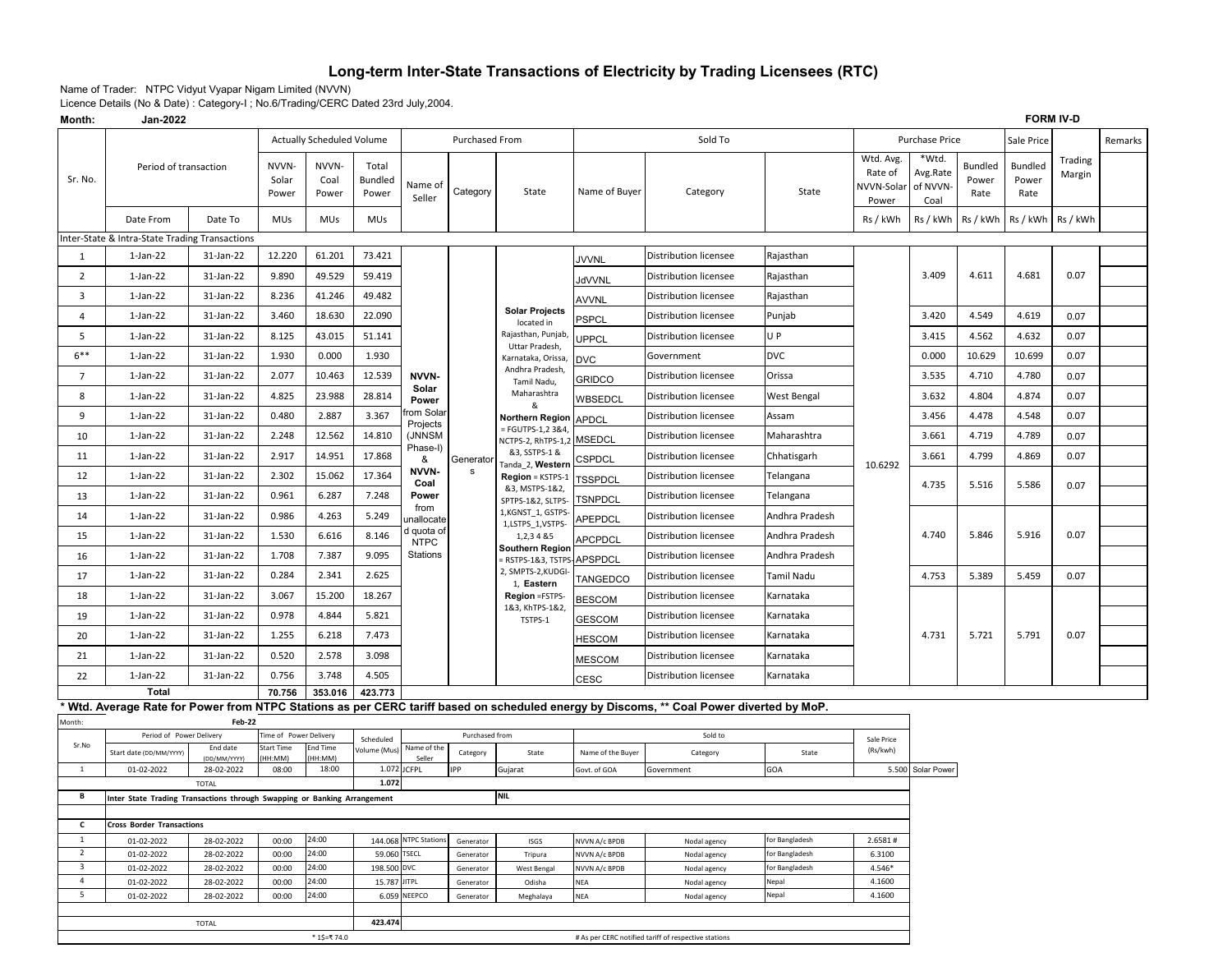## Form IV-E Intra-State Transactions of Electricity by Trading Licensees

Name of the Trading Licensee: NTPC VIDYUT VYAPAR NIGAM LIMITED

Licence Details (No & Date) : Category-I ; No.6/Trading/CERC Dated 23rd July,2004.

| Month:  | Jan-22                               |                   |
|---------|--------------------------------------|-------------------|
| Sr. No. | <b>Total Transacted Volume (Mus)</b> | <b>State</b>      |
|         |                                      |                   |
|         |                                      |                   |
|         | 0.000                                |                   |
|         | <b>Long Term Transactions</b>        |                   |
|         | 7.827                                | Andaman & Nicobar |
| ำ       | 4.973                                | Central Railway   |
| 3       |                                      |                   |
|         | 12.800                               |                   |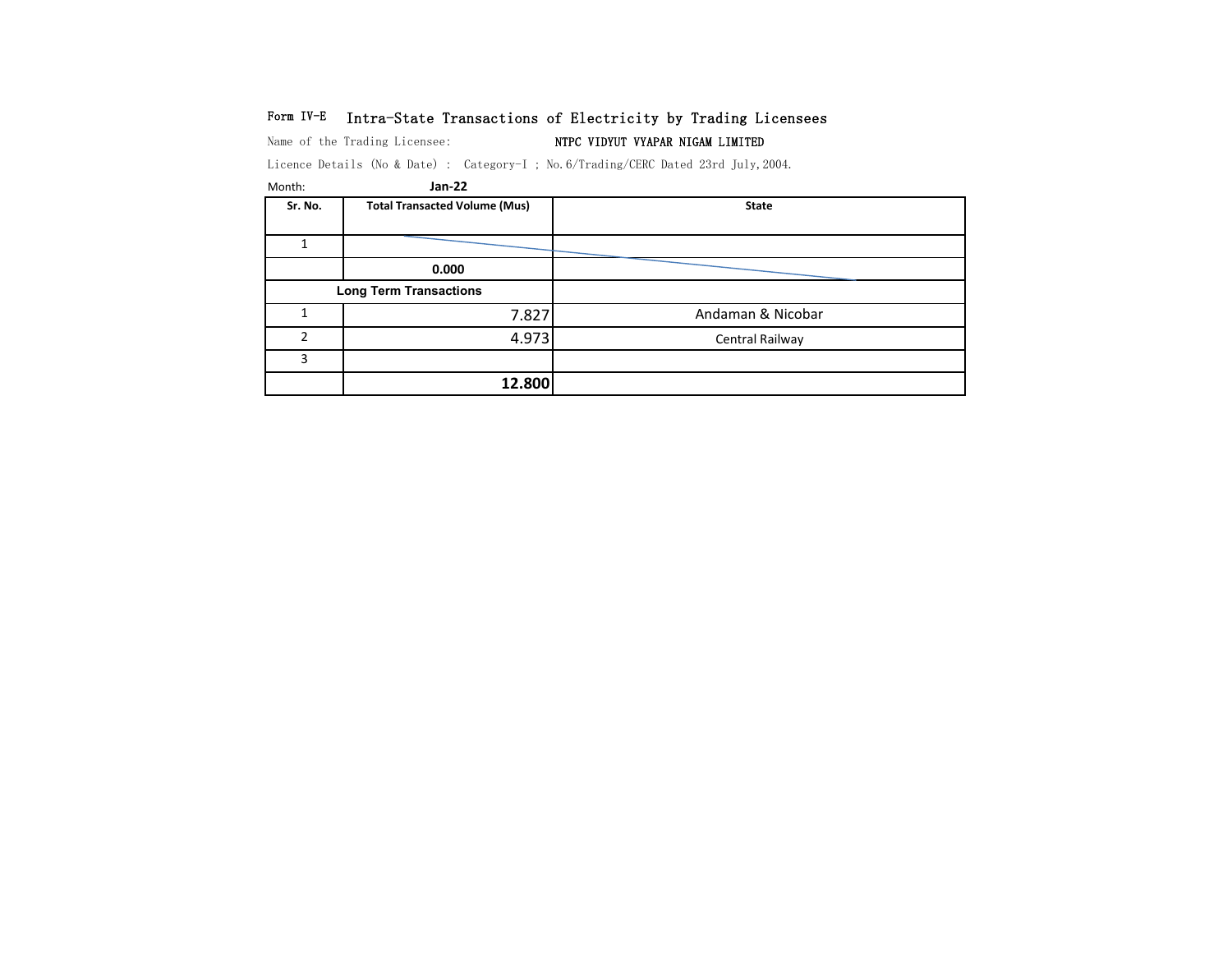## Form IV-F Day Ahead Power Exchange Transactions of Electricity by Trading Licensees

Name of the Trading Licensee: NTPC VIDYUT VYAPAR NIGAM LIMITED

Licence Details (No & Date) : Category-I ; No.6/Trading/CERC Dated 23rd July,2004.

| Month:         | Feb-22           |                        |                                |                            |                             | Form IV-F    |                    |
|----------------|------------------|------------------------|--------------------------------|----------------------------|-----------------------------|--------------|--------------------|
|                |                  | <b>Total Scheduled</b> |                                | <b>Purchase from</b>       | Sold to                     |              | Margin             |
| SI No          | Date of Delivery | Volume (MUs)           | Name of Seller / Name<br>of PX | <b>State</b>               | Name of Buyer / Name of PX  | <b>State</b> | charged<br>(₹/kwh) |
| 1              | 01-02-2022       | 1.222                  | Govt. of Goa                   | Goa                        | IEX                         |              | 0.01               |
| $\overline{2}$ | 01-02-2022       | 0.0275 IEX             |                                |                            | Govt. of Goa                | Goa          | 0.015              |
| 3              | 01-02-2022       |                        | 0.6 KAMENG HEP                 | ARUNACHAL PRADI IEX        |                             |              | 0.0099             |
| 4              | 01-02-2022       | 5.526225 IEX           |                                |                            | NEPAL ELECTRICITY AUTHORITY | <b>NEPAL</b> | 0.0275             |
| 5              | 01-02-2022       | 0.076 IEX              |                                |                            | NEPAL ELECTRICITY AUTHORITY | <b>NEPAL</b> | 0.0275             |
| 6              | 01-02-2022       |                        | 0.42 RGPPL                     | Maharashtra                | IEX                         |              | 0.0105             |
| 7              | 01-02-2022       | 0.1728 SIL             |                                | Andhra Pradesh             | IEX                         |              | 0.01               |
| 8              | 01-02-2022       | 1.131935 TSECL         |                                | Tripura                    | IEX                         |              | 0.0073             |
| 9              | 02-02-2022       |                        | 0.644 Govt. of Goa             | Goa                        | <b>IEX</b>                  |              | 0.01               |
| 10             | 02-02-2022       | 0.053715 IEX           |                                |                            | Govt. of Goa                | Goa          | 0.015              |
| 11             | 02-02-2022       |                        | 0.6 KAMENG HEP                 | ARUNACHAL PRADI IEX        |                             |              | 0.0099             |
| 12             | 02-02-2022       | 5.20305 IEX            |                                |                            | NEPAL ELECTRICITY AUTHORITY | <b>NEPAL</b> | 0.0275             |
| 13             | 02-02-2022       | 0.048 IEX              |                                |                            | NEPAL ELECTRICITY AUTHORITY | <b>NEPAL</b> | 0.0275             |
| 14             | 02-02-2022       | 0.5104 RGPPL           |                                | Maharashtra                | IEX                         |              | 0.0105             |
| 15             | 02-02-2022       | 3.6180025 RKMPPL       |                                | Chhatisgarh                | IEX                         |              | 0.005              |
| 16             | 02-02-2022       | 0.1703975 SIL          |                                | Andhra Pradesh             | IEX                         |              | 0.01               |
| 17             | 02-02-2022       | 1.13625 TSECL          |                                | Tripura                    | <b>IEX</b>                  |              | 0.0073             |
| 18             | 03-02-2022       | 0.005 IEX              |                                |                            | Govt. of Goa                | Goa          | 0.015              |
| 19             | 03-02-2022       |                        | 1.5415 Govt. of Goa            | Goa                        | IEX                         |              | 0.01               |
| 20             | 03-02-2022       |                        | 0.6 KAMENG HEP                 | ARUNACHAL PRADI IEX        |                             |              | 0.0099             |
| 21             | 03-02-2022       | 4.977775 IEX           |                                |                            | NEPAL ELECTRICITY AUTHORITY | <b>NEPAL</b> | 0.0275             |
| 22             | 03-02-2022       | 0.048 IEX              |                                |                            | NEPAL ELECTRICITY AUTHORITY | <b>NEPAL</b> | 0.0275             |
| 23             | 03-02-2022       | 0.40715 RGPPL          |                                | Maharashtra                | <b>IEX</b>                  |              | 0.0105             |
| 24             | 03-02-2022       | 0.1472 SIL             |                                | Andhra Pradesh             | IEX                         |              | 0.01               |
| 25             | 03-02-2022       | 1.06125 TSECL          |                                | Tripura                    | IEX                         |              | 0.0073             |
| 26             | 04-02-2022       |                        | 1.54175 Govt. of Goa           | Goa                        | <b>IEX</b>                  |              | 0.01               |
| 27             | 04-02-2022       | 0.00175 IEX            |                                |                            | Govt. of Goa                | Goa          | 0.015              |
| 28             | 04-02-2022       |                        | 1.2532 KAMENG HEP              | <b>ARUNACHAL PRADI IEX</b> |                             |              | 0.0099             |
| 29             | 04-02-2022       | 6.55929 IEX            |                                |                            | NEPAL ELECTRICITY AUTHORITY | <b>NEPAL</b> | 0.0275             |
| 30             | 04-02-2022       | 0.048 IEX              |                                |                            | NEPAL ELECTRICITY AUTHORITY | <b>NEPAL</b> | 0.0275             |
| 31             | 04-02-2022       | 0.3639175 RGPPL        |                                | Maharashtra                | <b>IEX</b>                  |              | 0.0105             |
| 32             | 04-02-2022       | 0.1728 SIL             |                                | Andhra Pradesh             | IEX                         |              | 0.01               |
| 33             | 04-02-2022       | 1.2484875 TSECL        |                                | <b>Tripura</b>             | IEX                         |              | 0.0073             |
| 34             | 05-02-2022       |                        | 1.37375 Govt. of Goa           | Goa                        | <b>IEX</b>                  |              | 0.01               |
| 35             | 05-02-2022       | 0.01 IEX               |                                |                            | Govt. of Goa                | Goa          | 0.015              |
| 36             | 05-02-2022       |                        | 1.2532 KAMENG HEP              | <b>ARUNACHAL PRADIJEX</b>  |                             |              | 0.0099             |
| 37             | 05-02-2022       | 4.23615 IEX            |                                |                            | NEPAL ELECTRICITY AUTHORITY | <b>NEPAL</b> | 0.0275             |
| 38             | 05-02-2022       | 0.048 IEX              |                                |                            | NEPAL ELECTRICITY AUTHORITY | NEPAL        | 0.0275             |
| 39             | 05-02-2022       | 0.562715 RGPPL         |                                | Maharashtra                | IEX                         |              | 0.0105             |
| 40             | $05 - 02 - 2022$ | 3.1126925 RKMPPL       |                                | Chhatisgarh                | IEX                         |              | 0.005              |
| 41             | 05-02-2022       | 0.1775975 SIL          |                                | Andhra Pradesh             | IEX                         |              | 0.01               |
| 42             | 05-02-2022       | 1.24472 TSECL          |                                | Tripura                    | IEX                         |              | 0.0073             |
| 43             | 06-02-2022       |                        | 2.8145 Govt. of Goa            | Goa                        | IEX                         |              | 0.01               |
| 44             | 06-02-2022       |                        | 1.3882 KAMENG HEP              | ARUNACHAL PRADI IEX        |                             |              | 0.0099             |
| 45             | 06-02-2022       | 6.1173575 IEX          |                                |                            | NEPAL ELECTRICITY AUTHORITY | <b>NEPAL</b> | 0.0275             |
| 46             | 06-02-2022       | 0.048 IEX              |                                |                            | NEPAL ELECTRICITY AUTHORITY | <b>NEPAL</b> | 0.0275             |
| 47             | 06-02-2022       |                        | 0.08 RGPPL                     | Maharashtra                | IEX                         |              | 0.0105             |
| 48             | 06-02-2022       |                        | 3.26503 RKMPPL                 | Chhatisgarh                | IEX                         |              | 0.005              |
| 49             | 06-02-2022       | 0.1824 SIL             |                                | Andhra Pradesh             | IEX                         |              | 0.01               |
| 50             | 06-02-2022       | 1.2675 TSECL           |                                | Tripura                    | IEX                         |              | 0.0073             |
| 51             | 07-02-2022       |                        | 1.85025 Govt. of Goa           | Goa                        | IEX                         |              | 0.01               |
| 52             | 07-02-2022       |                        | 1.5007 KAMENG HEP              | ARUNACHAL PRADI IEX        |                             |              | 0.0099             |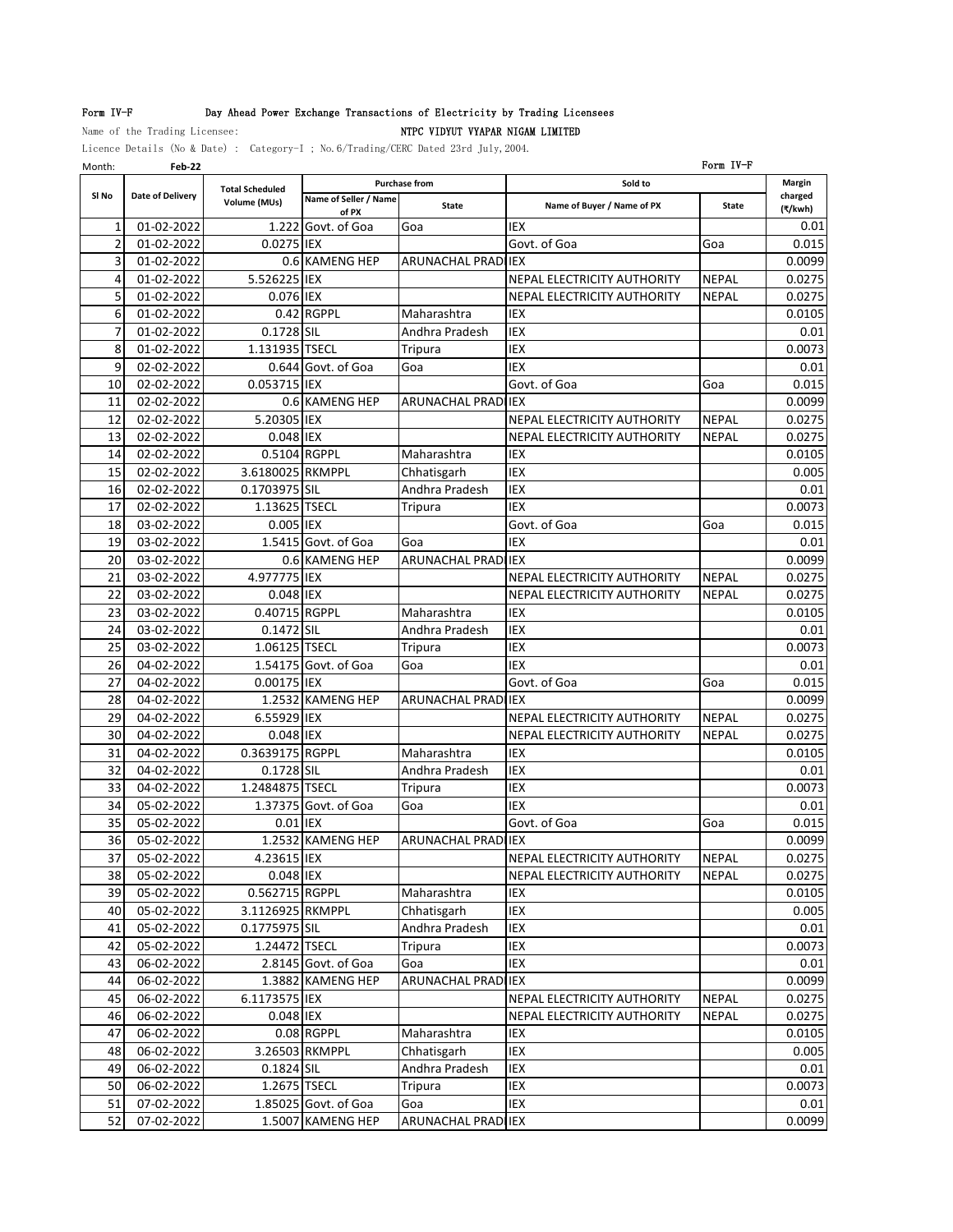| 53  | 07-02-2022 | 6.075525 IEX     |                      |                            | NEPAL ELECTRICITY AUTHORITY        | <b>NEPAL</b> | 0.0275 |
|-----|------------|------------------|----------------------|----------------------------|------------------------------------|--------------|--------|
| 54  | 07-02-2022 | 0.048 IEX        |                      |                            | <b>NEPAL ELECTRICITY AUTHORITY</b> | <b>NEPAL</b> | 0.0275 |
| 55  | 07-02-2022 |                  | 3.54856 RKMPPL       | Chhatisgarh                | <b>IEX</b>                         |              | 0.005  |
| 56  | 07-02-2022 | 0.1872 SIL       |                      | Andhra Pradesh             | <b>IEX</b>                         |              | 0.01   |
| 57  | 07-02-2022 |                  | 1.38 TSECL           | Tripura                    | <b>IEX</b>                         |              | 0.0073 |
| 58  | 08-02-2022 | 0.01625 IEX      |                      |                            | Govt. of Goa                       | Goa          | 0.015  |
| 59  | 08-02-2022 |                  | 1.25875 Govt. of Goa | Goa                        | IEX                                |              | 0.01   |
| 60  | 08-02-2022 |                  | 1.4006975 KAMENG HEP | ARUNACHAL PRADI IEX        |                                    |              | 0.0099 |
| 61  | 08-02-2022 | 6.56785 IEX      |                      |                            | NEPAL ELECTRICITY AUTHORITY        | <b>NEPAL</b> | 0.0275 |
| 62  | 08-02-2022 | 0.048 IEX        |                      |                            | NEPAL ELECTRICITY AUTHORITY        | <b>NEPAL</b> | 0.0275 |
|     | 08-02-2022 | 3.2921675 RKMPPL |                      |                            | <b>IEX</b>                         |              |        |
| 63  |            |                  |                      | Chhatisgarh                |                                    |              | 0.005  |
| 64  | 08-02-2022 | 0.1871975 SIL    |                      | Andhra Pradesh             | IEX                                |              | 0.01   |
| 65  | 08-02-2022 |                  | 1.38 TSECL           | Tripura                    | <b>IEX</b>                         |              | 0.0073 |
| 66  | 09-02-2022 | 0.01575 IEX      |                      |                            | Govt. of Goa                       | Goa          | 0.015  |
| 67  | 09-02-2022 |                  | 1.2835 Govt. of Goa  | Goa                        | <b>IEX</b>                         |              | 0.01   |
| 68  | 09-02-2022 |                  | 1.3007 KAMENG HEP    | <b>ARUNACHAL PRADI IEX</b> |                                    |              | 0.0099 |
| 69  | 09-02-2022 | 5.329675 IEX     |                      |                            | NEPAL ELECTRICITY AUTHORITY        | <b>NEPAL</b> | 0.0275 |
| 70  | 09-02-2022 | 0.276025 RGPPL   |                      | Maharashtra                | IEX                                |              | 0.0105 |
| 71  | 09-02-2022 |                  | 3.45084 RKMPPL       | Chhatisgarh                | <b>IEX</b>                         |              | 0.005  |
| 72  | 09-02-2022 | 0.1944 SIL       |                      | Andhra Pradesh             | IEX                                |              | 0.01   |
| 73  | 09-02-2022 | 1.3189 TSECL     |                      | Tripura                    | <b>IEX</b>                         |              | 0.0073 |
| 74  | 10-02-2022 | 0.01625 IEX      |                      |                            | Govt. of Goa                       | Goa          | 0.015  |
| 75  | 10-02-2022 |                  | 1.36325 Govt. of Goa | Goa                        | IEX                                |              | 0.01   |
| 76  | 10-02-2022 |                  | 1.1807 KAMENG HEP    | ARUNACHAL PRADI IEX        |                                    |              | 0.0099 |
| 77  | 10-02-2022 | 5.079595 IEX     |                      |                            | NEPAL ELECTRICITY AUTHORITY        | <b>NEPAL</b> | 0.0275 |
| 78  | 10-02-2022 | 0.291275 RGPPL   |                      | Maharashtra                | IEX                                |              | 0.0105 |
| 79  | 10-02-2022 | 3.8227325 RKMPPL |                      | Chhatisgarh                | <b>IEX</b>                         |              | 0.005  |
| 80  | 10-02-2022 | 0.1944 SIL       |                      | Andhra Pradesh             | <b>IEX</b>                         |              | 0.01   |
| 81  | 10-02-2022 |                  | 1.38 TSECL           | <b>Tripura</b>             | <b>IEX</b>                         |              | 0.0073 |
| 82  | 11-02-2022 | 0.01025 IEX      |                      |                            | Govt. of Goa                       | Goa          | 0.015  |
| 83  | 11-02-2022 |                  | 1.38325 Govt. of Goa | Goa                        | <b>IEX</b>                         |              | 0.01   |
|     |            |                  |                      |                            |                                    |              |        |
| 84  | 11-02-2022 |                  | 1.1807 KAMENG HEP    | <b>ARUNACHAL PRADI</b>     | <b>IEX</b>                         |              | 0.0099 |
| 85  | 11-02-2022 | 6.349075 IEX     |                      |                            | NEPAL ELECTRICITY AUTHORITY        | <b>NEPAL</b> | 0.0275 |
| 86  | 11-02-2022 | 0.1056 RGPPL     |                      | Maharashtra                | IEX                                |              | 0.0105 |
| 87  | 11-02-2022 |                  | 1.52135 RKMPPL       | Chhatisgarh                | IEX                                |              | 0.005  |
| 88  | 11-02-2022 | 0.1932 SIL       |                      | Andhra Pradesh             | <b>IEX</b>                         |              | 0.01   |
| 89  | 11-02-2022 | 1.31125 TSECL    |                      | Tripura                    | <b>IEX</b>                         |              | 0.0073 |
| 90  | 12-02-2022 | 0.00475 IEX      |                      |                            | Govt. of Goa                       | Goa          | 0.015  |
| 91  | 12-02-2022 |                  | 1.38775 Govt. of Goa | Goa                        | <b>IEX</b>                         |              | 0.01   |
| 92  | 12-02-2022 |                  | 1.1807 KAMENG HEP    | ARUNACHAL PRAD IEX         |                                    |              | 0.0099 |
| 93  | 12-02-2022 | 5.0097875 IEX    |                      |                            | NEPAL ELECTRICITY AUTHORITY        | <b>NEPAL</b> | 0.0275 |
| 94  | 12-02-2022 | 0.37025 RGPPL    |                      | Maharashtra                | IEX                                |              | 0.0105 |
| 95  | 12-02-2022 |                  | 2.91745 RKMPPL       | Chhatisgarh                | IEX                                |              | 0.005  |
| 96  | 12-02-2022 | 0.1943975 SIL    |                      | Andhra Pradesh             | IEX                                |              | 0.01   |
| 97  | 12-02-2022 |                  | 1.38 TSECL           | Tripura                    | IEX                                |              | 0.0073 |
| 98  | 13-02-2022 |                  | 1.988 Govt. of Goa   | Goa                        | IEX                                |              | 0.01   |
| 99  | 13-02-2022 |                  | 1.1807 KAMENG HEP    | <b>ARUNACHAL PRAD</b>      | <b>IEX</b>                         |              | 0.0099 |
| 100 | 13-02-2022 | 5.65375 IEX      |                      |                            | NEPAL ELECTRICITY AUTHORITY        | <b>NEPAL</b> | 0.0275 |
| 101 | 13-02-2022 | 0.1795775 RGPPL  |                      | Maharashtra                | IEX                                |              | 0.0105 |
| 102 | 13-02-2022 |                  | 1.2219 RKMPPL        | Chhatisgarh                | IEX                                |              | 0.005  |
| 103 | 13-02-2022 | 0.1944 SIL       |                      | Andhra Pradesh             | IEX                                |              | 0.01   |
| 104 | 13-02-2022 | 1.43375 TSECL    |                      | <b>Tripura</b>             | <b>IEX</b>                         |              | 0.0073 |
| 105 | 14-02-2022 | 0.022 IEX        |                      |                            | Govt. of Goa                       | Goa          | 0.015  |
| 106 | 14-02-2022 |                  | 1.15875 Govt. of Goa | Goa                        | IEX                                |              | 0.01   |
|     |            |                  |                      |                            |                                    |              |        |
| 107 | 14-02-2022 |                  | 1.1806975 KAMENG HEP | <b>ARUNACHAL PRAD</b>      | <b>IEX</b>                         |              | 0.0099 |
| 108 | 14-02-2022 | 5.9663025 IEX    |                      |                            | NEPAL ELECTRICITY AUTHORITY        | <b>NEPAL</b> | 0.0275 |
| 109 | 14-02-2022 | 0.37785 RGPPL    |                      | Maharashtra                | IEX                                |              | 0.0105 |
| 110 | 14-02-2022 | 2.8803825 RKMPPL |                      | Chhatisgarh                | IEX                                |              | 0.005  |
| 111 | 14-02-2022 | 0.1944 SIL       |                      | Andhra Pradesh             | IEX                                |              | 0.01   |
| 112 | 14-02-2022 | 1.29848 TSECL    |                      | Tripura                    | IEX                                |              | 0.0073 |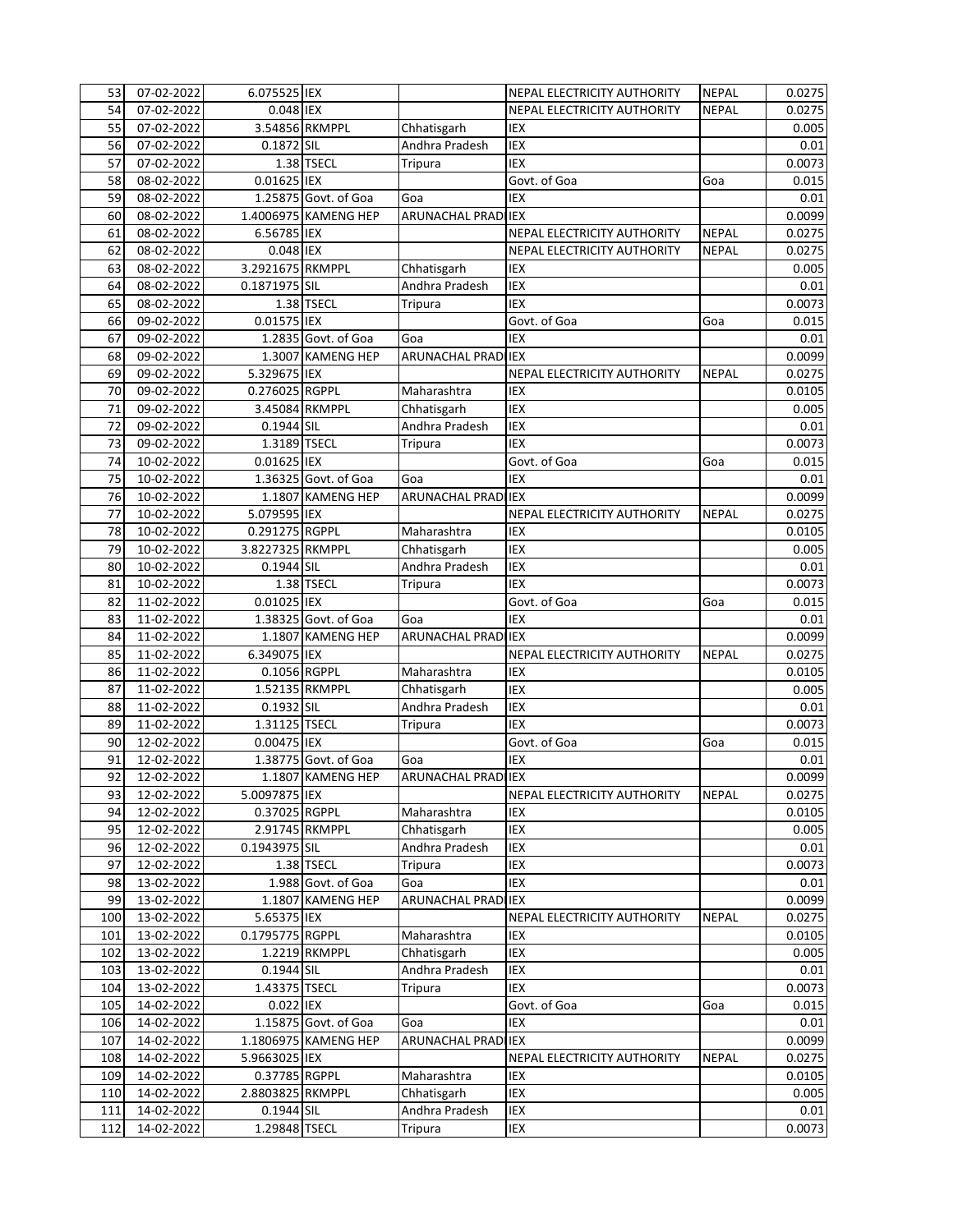| 113        | 15-02-2022               | 0.01825 IEX                |                      |                            | Govt. of Goa                | Goa          | 0.015         |
|------------|--------------------------|----------------------------|----------------------|----------------------------|-----------------------------|--------------|---------------|
| 114        | 15-02-2022               |                            | 1.26025 Govt. of Goa | Goa                        | <b>IEX</b>                  |              | 0.01          |
| 115        | 15-02-2022               |                            | 1.1807 KAMENG HEP    | ARUNACHAL PRADI IEX        |                             |              | 0.0099        |
| 116        | 15-02-2022               | 5.9954525 IEX              |                      |                            | NEPAL ELECTRICITY AUTHORITY | <b>NEPAL</b> | 0.0275        |
| 117        | 15-02-2022               | 0.255975 RGPPL             |                      | Maharashtra                | IEX                         |              | 0.0105        |
| 118        | 15-02-2022               | 2.649375 RKMPPL            |                      | Chhatisgarh                | <b>IEX</b>                  |              | 0.005         |
| 119        | 15-02-2022               | 0.1944 SIL                 |                      | Andhra Pradesh             | IEX                         |              | 0.01          |
| 120        | 15-02-2022               | 1.34875 TSECL              |                      | Tripura                    | IEX                         |              | 0.0073        |
| 121        | 16-02-2022               | 0.02225 IEX                |                      |                            | Govt. of Goa                | Goa          | 0.015         |
| 122        | 16-02-2022               |                            | 0.986 Govt. of Goa   | Goa                        | IEX                         |              | 0.01          |
| 123        | 16-02-2022               |                            | 1.2232 KAMENG HEP    | <b>ARUNACHAL PRADI IEX</b> |                             |              | 0.0099        |
| 124        | 16-02-2022               | 5.358965 IEX               |                      |                            | NEPAL ELECTRICITY AUTHORITY | <b>NEPAL</b> | 0.0275        |
| 125        | 16-02-2022               | 0.389775 RGPPL             |                      | Maharashtra                | <b>IEX</b>                  |              | 0.0105        |
| 126        | 16-02-2022               |                            | 3.44 RKMPPL          | Chhatisgarh                | IEX                         |              | 0.005         |
| 127        | 16-02-2022               | 0.1967975 SIL              |                      | Andhra Pradesh             | <b>IEX</b>                  |              | 0.01          |
| 128        | 16-02-2022               | 1.4625 TSECL               |                      | Tripura                    | <b>IEX</b>                  |              | 0.0073        |
| 129        | 17-02-2022               | 0.319765 IEX               |                      |                            | Govt. of Goa                | Goa          | 0.015         |
| 130        | 17-02-2022               |                            | 0.1785 Govt. of Goa  | Goa                        | IEX                         |              | 0.01          |
| 131        | 17-02-2022               |                            | 1.2232 KAMENG HEP    | <b>ARUNACHAL PRADILEX</b>  |                             |              | 0.0099        |
| 132        | 17-02-2022               | 5.2042 IEX                 |                      |                            | NEPAL ELECTRICITY AUTHORITY | <b>NEPAL</b> | 0.0275        |
| 133        | 17-02-2022               | 0.4542175 RGPPL            |                      | Maharashtra                | IEX                         |              | 0.0105        |
| 134        | 17-02-2022               |                            | 3.0828 RKMPPL        | Chhatisgarh                | IEX                         |              | 0.005         |
| 135        | 17-02-2022               | 0.1968 SIL                 |                      | Andhra Pradesh             | IEX                         |              | 0.01          |
| 136        | 17-02-2022               | 1.23875 TSECL              |                      | Tripura                    | IEX                         |              | 0.0073        |
| 137        | 18-02-2022               |                            | 0.29825 Govt. of Goa | Goa                        | <b>IEX</b>                  |              | 0.01          |
| 138        | 18-02-2022               | 0.314 IEX                  |                      |                            | Govt. of Goa                | Goa          | 0.015         |
| 139        | 18-02-2022               |                            | 1.2232 KAMENG HEP    | ARUNACHAL PRADI IEX        |                             |              | 0.0099        |
| 140        | 18-02-2022               | 6.443275 IEX               |                      |                            | NEPAL ELECTRICITY AUTHORITY | <b>NEPAL</b> | 0.0275        |
| 141        | 18-02-2022               | 0.28985 RGPPL              |                      | Maharashtra                | <b>IEX</b>                  |              | 0.0105        |
| 142        | 18-02-2022               |                            | 2.7873 RKMPPL        | Chhatisgarh                | <b>IEX</b>                  |              | 0.005         |
| 143        | 18-02-2022               | 0.1968 SIL                 |                      | Andhra Pradesh             | IEX                         |              | 0.01          |
| 144        | 18-02-2022               | 1.1469 TSECL               |                      | <b>Tripura</b>             | IEX                         |              | 0.0073        |
| 145        | 19-02-2022               |                            | 0.44325 Govt. of Goa | Goa                        | IEX                         |              | 0.01          |
| 146        | 19-02-2022               | 0.18775 IEX                |                      |                            | Govt. of Goa                | Goa          | 0.015         |
| 147        | 19-02-2022               |                            | 1.2732 KAMENG HEP    | ARUNACHAL PRADI IEX        |                             |              | 0.0099        |
| 148        | 19-02-2022               | 5.3804875 IEX              |                      |                            | NEPAL ELECTRICITY AUTHORITY | <b>NEPAL</b> | 0.0275        |
| 149        | 19-02-2022               | 0.4102525 RGPPL            |                      | Maharashtra                | IEX                         |              | 0.0105        |
| 150        | 19-02-2022               | 3.2946125 RKMPPL           |                      | Chhatisgarh                | <b>IEX</b>                  |              | 0.005         |
| 151        | 19-02-2022               | 0.1919975 SIL              |                      | Andhra Pradesh             | IEX                         |              | 0.01          |
| 152        | 19-02-2022               |                            | 1.19 TSECL           | Tripura                    | <b>IEX</b>                  |              | 0.0073        |
| 153        | 20-02-2022               |                            | 1.07625 Govt. of Goa | Goa                        | IEX                         |              | 0.01          |
| 154        | 20-02-2022               | 0.09525 IEX                |                      |                            | Govt. of Goa                | Goa          | 0.015         |
| 155        | 20-02-2022               |                            | 1.2732 KAMENG HEP    | ARUNACHAL PRADI IEX        |                             |              | 0.0099        |
| 156        | 20-02-2022               | 6.62077 IEX                |                      |                            | NEPAL ELECTRICITY AUTHORITY | <b>NEPAL</b> | 0.0275        |
| 157        | 20-02-2022               | 0.2112 RGPPL               |                      | Maharashtra                | IEX                         |              | 0.0105        |
| 158        | 20-02-2022               |                            | 2.18258 RKMPPL       | Chhatisgarh                | IEX                         |              | 0.005         |
| 159        | 20-02-2022               | 0.1968 SIL                 |                      | Andhra Pradesh             | IEX                         |              | 0.01          |
| 160        | 20-02-2022               |                            | 1.3 TSECL            | <b>Tripura</b>             | IEX                         |              | 0.0073        |
| 161        | 21-02-2022               | 0.29505 IEX                |                      |                            | Govt. of Goa                | Goa          | 0.015         |
| 162        | 21-02-2022               |                            | 0.438 Govt. of Goa   | Goa                        | IEX                         |              | 0.01          |
| 163        | 21-02-2022               |                            | 1.2731975 KAMENG HEP | ARUNACHAL PRADI IEX        |                             |              | 0.0099        |
| 164        | 21-02-2022               | 6.14919 IEX                |                      |                            | NEPAL ELECTRICITY AUTHORITY | <b>NEPAL</b> | 0.0275        |
| 165        | 21-02-2022               | 0.09906 IEX                |                      |                            | NEPAL ELECTRICITY AUTHORITY | <b>NEPAL</b> | 0.0275        |
| 166        | 21-02-2022               | 0.292725 RGPPL             |                      | Maharashtra                | IEX<br>IEX                  |              | 0.0105        |
| 167        | 21-02-2022               | 2.7672825 RKMPPL           |                      | Chhatisgarh                |                             |              | 0.005         |
| 168        | 21-02-2022               | 0.1968 SIL                 |                      | Andhra Pradesh             | IEX                         |              | 0.01          |
| 169        | 21-02-2022               | 1.18625 TSECL<br>0.493 IEX |                      | <b>Tripura</b>             | IEX<br>Govt. of Goa         |              | 0.0073        |
| 170<br>171 | 22-02-2022<br>22-02-2022 |                            | 0.20125 Govt. of Goa | Goa                        | IEX                         | Goa          | 0.015<br>0.01 |
| 172        | 22-02-2022               |                            | 1.2732 KAMENG HEP    | ARUNACHAL PRADI IEX        |                             |              | 0.0099        |
|            |                          |                            |                      |                            |                             |              |               |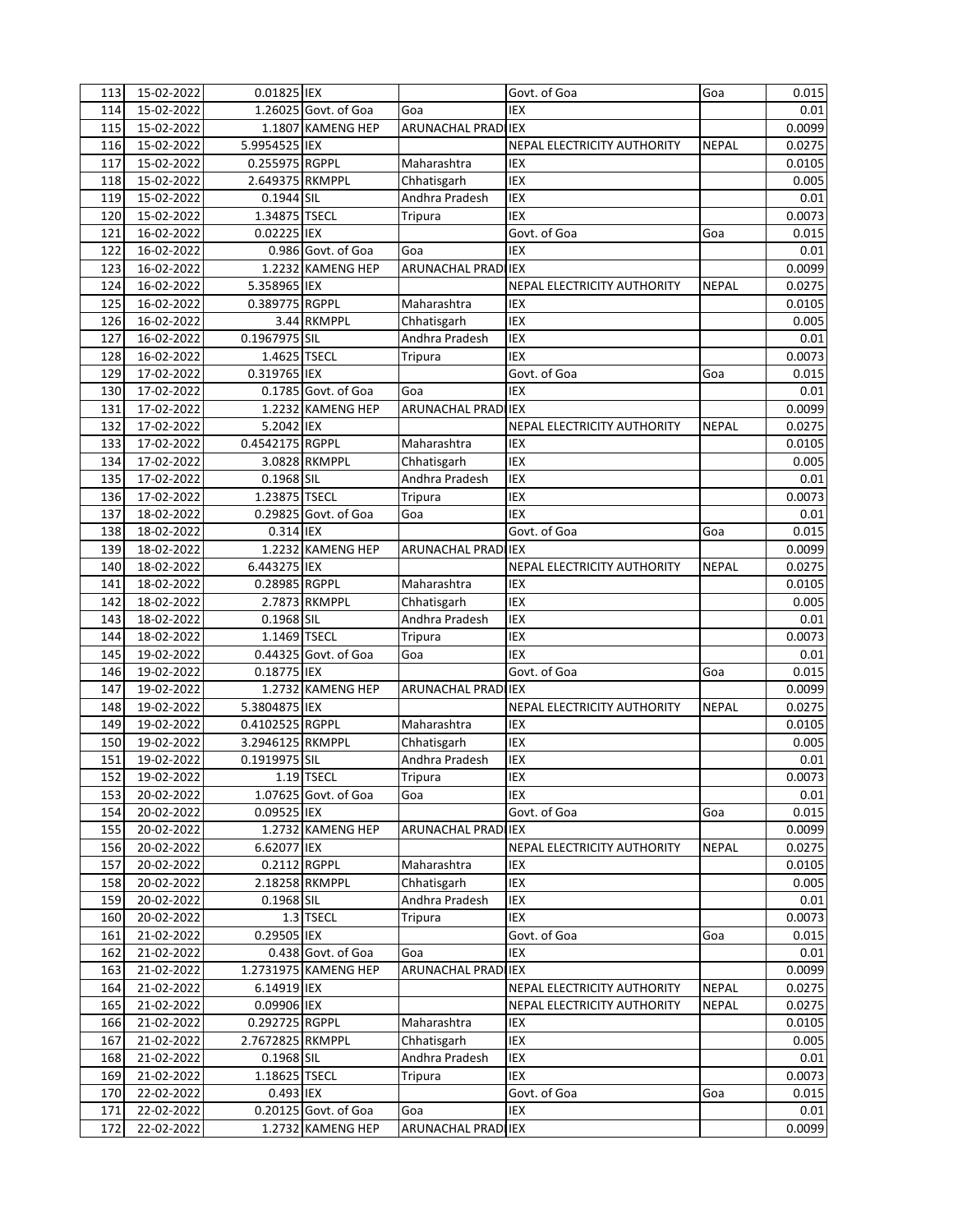| 173 | 22-02-2022   | 5.39845 IEX      |                      |                            | NEPAL ELECTRICITY AUTHORITY        | <b>NEPAL</b> | 0.0275 |
|-----|--------------|------------------|----------------------|----------------------------|------------------------------------|--------------|--------|
| 174 | 22-02-2022   | 0.580125 RGPPL   |                      | Maharashtra                | <b>IEX</b>                         |              | 0.0105 |
| 175 | 22-02-2022   |                  | 3.16293 RKMPPL       | Chhatisgarh                | IEX                                |              | 0.005  |
| 176 | 22-02-2022   | 0.1956 SIL       |                      | Andhra Pradesh             | <b>IEX</b>                         |              | 0.01   |
| 177 | 22-02-2022   | 1.10125 TSECL    |                      | Tripura                    | <b>IEX</b>                         |              | 0.0073 |
| 178 | 23-02-2022   |                  | 0.16 Govt. of Goa    | Goa                        | <b>IEX</b>                         |              | 0.01   |
| 179 | 23-02-2022   | 0.294145 IEX     |                      |                            | Govt. of Goa                       | Goa          | 0.015  |
| 180 | 23-02-2022   |                  | 1.2732 KAMENG HEP    | ARUNACHAL PRADI IEX        |                                    |              | 0.0099 |
| 181 | 23-02-2022   | 4.9397775 IEX    |                      |                            | NEPAL ELECTRICITY AUTHORITY        | <b>NEPAL</b> | 0.0275 |
| 182 | 23-02-2022   | 0.0725 IEX       |                      |                            | NEPAL ELECTRICITY AUTHORITY        | <b>NEPAL</b> | 0.0275 |
| 183 | 23-02-2022   | 0.6336 RGPPL     |                      | Maharashtra                | <b>IEX</b>                         |              | 0.0105 |
| 184 | 23-02-2022   | 3.499725 RKMPPL  |                      | Chhatisgarh                | <b>IEX</b>                         |              | 0.005  |
| 185 | 23-02-2022   | 0.1968 SIL       |                      | Andhra Pradesh             | <b>IEX</b>                         |              | 0.01   |
| 186 | 23-02-2022   | 1.29625 TSECL    |                      | Tripura                    | <b>IEX</b>                         |              | 0.0073 |
| 187 | 24-02-2022   | 0.2781875 IEX    |                      |                            | Govt. of Goa                       | Goa          | 0.015  |
| 188 | 24-02-2022   |                  | 0.18 Govt. of Goa    | Goa                        | <b>IEX</b>                         |              | 0.01   |
| 189 |              |                  | 1.2732 KAMENG HEP    | ARUNACHAL PRADI IEX        |                                    |              |        |
|     | 24-02-2022   |                  |                      |                            |                                    |              | 0.0099 |
| 190 | 24-02-2022   | 4.146185 IEX     |                      |                            | NEPAL ELECTRICITY AUTHORITY        | <b>NEPAL</b> | 0.0275 |
| 191 | 24-02-2022   | 0.06533 IEX      |                      |                            | NEPAL ELECTRICITY AUTHORITY        | <b>NEPAL</b> | 0.0275 |
| 192 | 24-02-2022   | 0.7392 RGPPL     |                      | Maharashtra                | IEX                                |              | 0.0105 |
| 193 | 24-02-2022   | 3.8113125 RKMPPL |                      | Chhatisgarh                | <b>IEX</b>                         |              | 0.005  |
| 194 | 24-02-2022   | 0.1968 SIL       |                      | Andhra Pradesh             | <b>IEX</b>                         |              | 0.01   |
| 195 | 24-02-2022   | 1.29625 TSECL    |                      | Tripura                    | <b>IEX</b>                         |              | 0.0073 |
| 196 | 25-02-2022   |                  | 0.06625 Govt. of Goa | Goa                        | <b>IEX</b>                         |              | 0.01   |
| 197 | 25-02-2022   | 0.32925 IEX      |                      |                            | Govt. of Goa                       | Goa          | 0.015  |
| 198 | 25-02-2022   |                  | 1.2732 KAMENG HEP    | <b>ARUNACHAL PRADI IEX</b> |                                    |              | 0.0099 |
| 199 | 25-02-2022   | 4.0774875 IEX    |                      |                            | NEPAL ELECTRICITY AUTHORITY        | <b>NEPAL</b> | 0.0275 |
| 200 | 25-02-2022   | $0.06225$ IEX    |                      |                            | NEPAL ELECTRICITY AUTHORITY        | <b>NEPAL</b> | 0.0275 |
| 201 | 25-02-2022   |                  | 0.792 RGPPL          | Maharashtra                | <b>IEX</b>                         |              | 0.0105 |
| 202 | 25-02-2022   | 3.844875 RKMPPL  |                      | Chhatisgarh                | <b>IEX</b>                         |              | 0.005  |
| 203 | 25-02-2022   | 0.1968 SIL       |                      | Andhra Pradesh             | <b>IEX</b>                         |              | 0.01   |
| 204 | 25-02-2022   | 1.29625 TSECL    |                      | Tripura                    | IEX                                |              | 0.0073 |
| 205 | 26-02-2022   |                  | 0.107 Govt. of Goa   | Goa                        | <b>IEX</b>                         |              | 0.01   |
| 206 | 26-02-2022   | 0.4915 IEX       |                      |                            | Govt. of Goa                       | Goa          | 0.015  |
| 207 | 26-02-2022   | 0.2349975 IEX    |                      |                            | Goa-SR                             | Goa          | 0.015  |
| 208 | 26-02-2022   |                  | 1.2732 KAMENG HEP    | ARUNACHAL PRADI IEX        |                                    |              | 0.0099 |
| 209 | 26-02-2022   | 4.9450725 IEX    |                      |                            | NEPAL ELECTRICITY AUTHORITY        | <b>NEPAL</b> | 0.0275 |
| 210 | 26-02-2022   | 0.0872025 IEX    |                      |                            | <b>NEPAL ELECTRICITY AUTHORITY</b> | <b>NEPAL</b> | 0.0275 |
| 211 | 26-02-2022   | 3.576025 RKMPPL  |                      | Chhatisgarh                | IEX                                |              | 0.005  |
| 212 | 26-02-2022   | 0.1944 SIL       |                      | Andhra Pradesh             | <b>IEX</b>                         |              | 0.01   |
| 213 | 26-02-2022   | 1.3275 TSECL     |                      | Tripura                    | IEX                                |              | 0.0073 |
| 214 | 27-02-2022   | 0.321 IEX        |                      |                            | Govt. of Goa                       | Goa          | 0.015  |
| 215 | 27-02-2022   |                  | 0.569 Govt. of Goa   | Goa                        | IEX                                |              | 0.01   |
| 216 | 27-02-2022   |                  | 1.2732 KAMENG HEP    | ARUNACHAL PRADI IEX        |                                    |              | 0.0099 |
| 217 | 27-02-2022   | 6.7159425 IEX    |                      |                            | NEPAL ELECTRICITY AUTHORITY        | <b>NEPAL</b> | 0.0275 |
| 218 | 27-02-2022   | 0.1127825 IEX    |                      |                            | NEPAL ELECTRICITY AUTHORITY        | <b>NEPAL</b> | 0.0275 |
| 219 | 27-02-2022   | 1.679325 RKMPPL  |                      | Chhatisgarh                | IEX                                |              | 0.005  |
| 220 | 27-02-2022   | 0.1944 SIL       |                      | Andhra Pradesh             | IEX                                |              | 0.01   |
| 221 | 27-02-2022   | 1.3275 TSECL     |                      | Tripura                    | IEX                                |              | 0.0073 |
| 222 | 28-02-2022   | 0.34799 IEX      |                      |                            | Govt. of Goa                       | Goa          | 0.015  |
| 223 | 28-02-2022   |                  | 0.302 Govt. of Goa   | Goa                        | IEX                                |              | 0.01   |
| 224 | 28-02-2022   | 0.0773975 IEX    |                      |                            | Goa-SR                             | Goa          | 0.015  |
| 225 | 28-02-2022   |                  | 1.2702975 KAMENG HEP | ARUNACHAL PRADI IEX        |                                    |              | 0.0099 |
|     |              |                  |                      |                            |                                    |              |        |
| 226 | 28-02-2022   | 6.0136425 IEX    |                      |                            | NEPAL ELECTRICITY AUTHORITY        | <b>NEPAL</b> | 0.0275 |
| 227 | 28-02-2022   | 0.3661425 IEX    |                      |                            | NEPAL ELECTRICITY AUTHORITY        | <b>NEPAL</b> | 0.0275 |
| 228 | 28-02-2022   | 0.836675 RKMPPL  |                      | Chhatisgarh                | IEX                                |              | 0.005  |
| 229 | 28-02-2022   | 0.1944 SIL       |                      | Andhra Pradesh             | IEX                                |              | 0.01   |
| 230 | 28-02-2022   |                  | 1.19 TSECL           | Tripura                    | IEX                                |              | 0.0073 |
|     |              |                  |                      |                            |                                    |              |        |
|     | <b>Total</b> | 345.3198225      |                      |                            |                                    |              |        |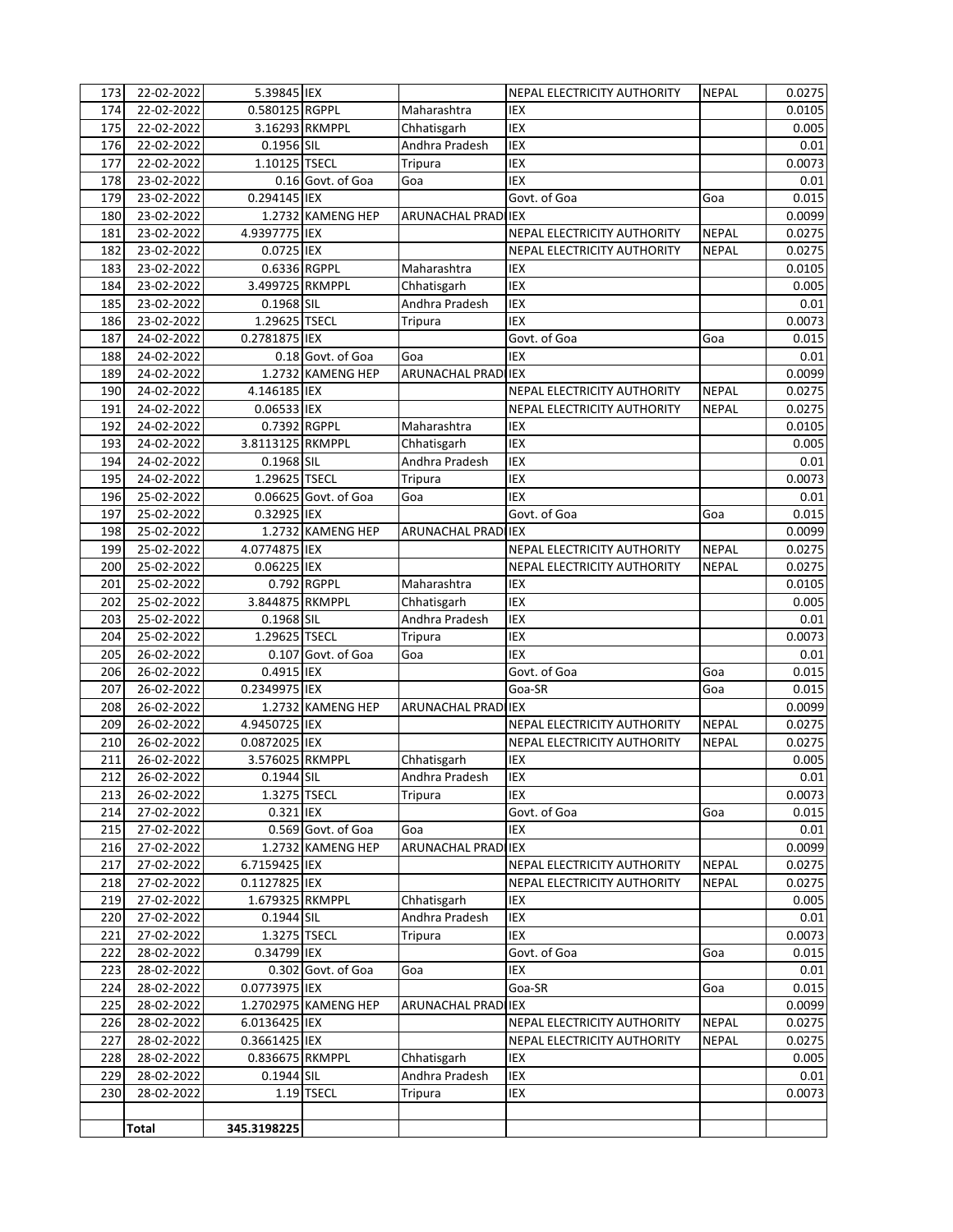Form TV-G Term Ahead Power Exchange Transactions of Electricity by Trading Licensees<br>Name of the Trading Licensee: NTPC VIDYUV VYAPAR NIGAM LIMITED<br>Licence Details (No & Date) : Category-I ; No.6/Trading/CERC Dated 23rd Ju

| Month            | <b>Feb-22</b>                                |                                    |                                 |                                  |                            |                                  |                      |                     |                      |                       |                             |                                     |
|------------------|----------------------------------------------|------------------------------------|---------------------------------|----------------------------------|----------------------------|----------------------------------|----------------------|---------------------|----------------------|-----------------------|-----------------------------|-------------------------------------|
| SI <sub>No</sub> | Period of<br>Power<br>Exchange<br>(IEX/PXIL) | <b>Period of Power</b><br>Delivery |                                 | <b>Time of Power</b><br>Delivery |                            | <b>Scheduled Volume</b><br>(MUs) | <b>Purchase form</b> |                     | Sold to              |                       | Transaction<br>Price(₹/KWh) | <b>Trading</b><br>Aargin(₹/KW<br>h) |
|                  |                                              | <b>Start Date</b><br>(DD/MM/YYYY)  | <b>End Date</b><br>(DD/MM/YYYY) | <b>Start Time</b><br>(HH:MM)     | <b>End Time</b><br>(HH:MM) |                                  | Name of Seller       | State               | Name of Buyer        | State                 |                             |                                     |
| A                |                                              | <b>Intra-Day Contracts: NIL</b>    |                                 |                                  |                            |                                  |                      |                     |                      |                       |                             |                                     |
| В                | <b>AnyDay Contracts</b>                      |                                    |                                 |                                  |                            |                                  |                      |                     |                      |                       |                             |                                     |
|                  |                                              |                                    |                                 |                                  |                            |                                  |                      |                     |                      |                       |                             |                                     |
|                  |                                              |                                    |                                 |                                  |                            |                                  |                      |                     |                      |                       |                             |                                     |
|                  |                                              |                                    |                                 |                                  |                            |                                  |                      |                     |                      |                       |                             |                                     |
|                  |                                              |                                    |                                 |                                  |                            |                                  |                      |                     |                      |                       |                             |                                     |
| с                |                                              | Day-Ahead Contingency Contracts    |                                 |                                  |                            |                                  |                      |                     |                      |                       |                             |                                     |
| $\mathbf{1}$     | IEX                                          | 02-02-2022                         | 02-02-2022                      | 00:00                            | 24:00                      | 0.6480                           | <b>RKMPPL</b>        | <b>CHATTISGARH</b>  | <b>TORRENT POWER</b> | <b>GUJARAT</b>        | 4.69                        | 0.005                               |
| $\overline{2}$   | IEX                                          | 05-02-2022                         | 05-02-2022                      | 00:00                            | 24:00                      | 1.1520                           | <b>RKMPPL</b>        | <b>CHATTISGARH</b>  | <b>TORRENT POWER</b> | <b>GUJARAT</b>        | 3.90                        | 0.005                               |
| 3                | IEX                                          | 07-02-2022                         | 07-02-2022                      | 00:00                            | 24:00                      | 0.7200                           | <b>RKMPPL</b>        | <b>CHATTISGARH</b>  | <b>TORRENT POWER</b> | <b>GUJARAT</b>        | 4.08                        | 0.005                               |
| 4                | IEX                                          | 08-02-2022                         | 08-02-2022                      | 00:00                            | 24:00                      | 0.6480                           | <b>RKMPPL</b>        | <b>CHATTISGARH</b>  | <b>TORRENT POWER</b> | <b>GUJARAT</b>        | 3.58                        | 0.005                               |
|                  |                                              |                                    |                                 |                                  |                            |                                  |                      |                     |                      |                       |                             |                                     |
|                  |                                              |                                    |                                 |                                  | <b>TOTAL</b>               | 3.1680000                        |                      |                     |                      |                       |                             |                                     |
| D                | <b>Daily Contracts</b>                       |                                    |                                 |                                  |                            |                                  |                      |                     |                      |                       |                             |                                     |
|                  | IEX                                          | 01-02-2022                         | 01-02-2022                      | 00:00                            | 24:00                      | 6.0000                           | <b>RKMPPL</b>        | <b>CHATTISGARH</b>  | <b>TANGEDCO</b>      | <b>TAMIL NADU</b>     | 3.56                        | 0.005                               |
|                  | IEX                                          | 02-02-2022                         | 02-02-2022                      | 00:00                            | 24:00                      | 2.0000                           | <b>RKMPPL</b>        | <b>CHATTISGARH</b>  | <b>TANGEDCO</b>      | <b>TAMIL NADU</b>     | 3.56                        | 0.005                               |
|                  | IEX                                          | 03-02-2022                         | 03-02-2022                      | 00:00                            | 24:00                      | 6.0000                           | <b>RKMPPL</b>        | <b>CHATTISGARH</b>  | <b>TANGEDCO</b>      | <b>TAMIL NADU</b>     | 3.56                        | 0.005                               |
|                  | IEX                                          | 04-02-2022                         | 04-02-2022                      | 00:00                            | 24:00                      | 6.0000                           | <b>RKMPPL</b>        | <b>CHATTISGARH</b>  | <b>TANGEDCO</b>      | <b>TAMIL NADU</b>     | 3.56                        | 0.005                               |
|                  | IEX                                          | 05-02-2022                         | 05-02-2022                      | 00:00                            | 24:00                      | 6.0000                           | <b>RKMPPL</b>        | CHATTISGARH         | <b>TANGEDCO</b>      | <b>TAMIL NADU</b>     | 3.56                        | 0.005                               |
|                  | IEX                                          | 06-02-2022                         | 06-02-2022                      | 00:00                            | 24:00                      | 6.0000                           | <b>RKMPPL</b>        | <b>CHATTISGARH</b>  | <b>TANGEDCO</b>      | <b>TAMIL NADU</b>     | 3.56                        | 0.005                               |
|                  | PXIL                                         | 01-02-2022                         | 01-02-2022                      | 00:00                            | 24:00                      | 1.2000                           | <b>RKMPPL</b>        | CHATTISGARH         | <b>TANGEDCO</b>      | <b>TAMIL NADU</b>     | 3.56                        | 0.005                               |
|                  | <b>PXIL</b>                                  | 02-02-2022                         | 02-02-2022                      | 00:00                            | 24:00                      | 0.4000                           | <b>RKMPPL</b>        | <b>CHATTISGARH</b>  | <b>TANGEDCO</b>      | <b>TAMIL NADU</b>     | 3.56                        | 0.005                               |
|                  | <b>PXIL</b>                                  | 03-02-2022                         | 03-02-2022                      | 00:00                            | 24:00                      | 1.2000                           | <b>RKMPPL</b>        | <b>CHATTISGARH</b>  | <b>TANGEDCO</b>      | <b>TAMIL NADU</b>     | 3.56                        | 0.005                               |
|                  | <b>PXIL</b>                                  | 04-02-2022                         | 04-02-2022                      | 00:00                            | 24:00                      | 1.2000                           | <b>RKMPPL</b>        | <b>CHATTISGARH</b>  | <b>TANGEDCO</b>      | <b>TAMIL NADU</b>     | 3.56                        | 0.005                               |
|                  | <b>PXIL</b>                                  | 05-02-2022                         | 05-02-2022                      | 00:00                            | 24:00                      | 1.2000                           | <b>RKMPPL</b>        | <b>CHATTISGARH</b>  | <b>TANGEDCO</b>      | <b>TAMIL NADU</b>     | 3.56                        | 0.005                               |
|                  | <b>PXIL</b>                                  | 06-02-2022                         | 06-02-2022                      | 00:00                            | 24:00                      | 1.2000                           | <b>RKMPPL</b>        | <b>CHATTISGARH</b>  | <b>TANGEDCO</b>      | <b>TAMIL NADU</b>     | 3.56                        | 0.005                               |
|                  | <b>PXIL</b>                                  | 14-02-2022                         | 14-02-2022                      | 00:00                            | 24:00                      | 0.6000                           | <b>RKMPPL</b>        | <b>CHATTISGARH</b>  | <b>TANGEDCO</b>      | <b>TAMIL NADU</b>     | 4.20                        | 0.005                               |
|                  | <b>PXIL</b>                                  | 15-02-2022                         | 15-02-2022                      | 00:00                            | 24:00                      | 0.6000                           | <b>RKMPPL</b>        | <b>CHATTISGARH</b>  | <b>TANGEDCO</b>      | <b>TAMIL NADU</b>     | 4.20                        | 0.005                               |
|                  | <b>PXIL</b>                                  | 16-02-2022                         | 16-02-2022                      | 00:00                            | 24:00                      | 0.6000                           | <b>RKMPPL</b>        | CHATTISGARH         | <b>TANGEDCO</b>      | <b>TAMIL NADU</b>     | 4.20                        | 0.005                               |
|                  | <b>PXIL</b>                                  | 17-02-2022                         | 17-02-2022                      | 00:00                            | 24:00                      | 0.6000                           | <b>RKMPPL</b>        | <b>CHATTISGARH</b>  | <b>TANGEDCO</b>      | <b>TAMIL NADU</b>     | 4.20                        | 0.005                               |
|                  | <b>PXIL</b>                                  | 18-02-2022                         | 18-02-2022                      | 00:00                            | 24:00                      | 0.6000                           | <b>RKMPPL</b>        | <b>CHATTISGARH</b>  | <b>TANGEDCO</b>      | <b>TAMIL NADU</b>     | 4.20                        | 0.005                               |
|                  | <b>PXIL</b>                                  | 19-02-2022                         | 19-02-2022                      | 00:00                            | 24:00                      | 0.6000                           | <b>RKMPPL</b>        | <b>CHATTISGARH</b>  | <b>TANGEDCO</b>      | <b>TAMIL NADU</b>     | 4.20                        | 0.005                               |
|                  | <b>PXIL</b>                                  | 20-02-2022                         | 20-02-2022                      | 00:00                            | 24:00                      | 0.6000                           | <b>RKMPPL</b>        | <b>CHATTISGARH</b>  | <b>TANGEDCO</b>      | <b>TAMIL NADU</b>     | 4.20                        | 0.005                               |
|                  | IEX                                          | 07-02-2022                         | 07-02-2022                      | 00:00                            | 24:00                      | 2.4000                           | <b>RKMPPL</b>        | <b>CHATTISGARH</b>  | <b>UPCL</b>          | UTTARAKHAND           | 4.20                        | 0.005                               |
|                  | IEX                                          | 07-02-2022                         | 07-02-2022                      | 00:00                            | 24:00                      | 4.8000                           | <b>RKMPPL</b>        | <b>CHATTISGARH</b>  | <b>TANGEDCO</b>      | <b>TAMIL NADU</b>     | 4.20                        | 0.005                               |
|                  | IEX                                          | 08-02-2022                         | 08-02-2022                      | 00:00                            | 24:00                      | 2.4000                           | <b>RKMPPL</b>        | <b>CHATTISGARH</b>  | <b>UPCL</b>          | UTTARAKHAND           | 4.20                        | 0.005                               |
|                  | IEX                                          | 08-02-2022                         | 08-02-2022                      | 00:00                            | 24:00                      | 4.8000                           | <b>RKMPPL</b>        | CHATTISGARH         | <b>TANGEDCO</b>      | <b>TAMIL NADU</b>     | 4.20                        | 0.005                               |
|                  | IEX                                          | 09-02-2022                         | 09-02-2022                      | 00:00                            | 24:00                      | 2.4000                           | <b>RKMPPL</b>        | <b>CHATTISGARH</b>  | <b>UPCL</b>          | UTTARAKHAND           | 4.20                        | 0.005                               |
| $\overline{2}$   | IEX                                          | 10-02-2022                         | 10-02-2022                      | 00:00                            | 24:00                      | 2.4000                           | <b>RKMPPL</b>        | <b>CHATTISGARH</b>  | <b>UPCL</b>          | <b>UTTARAKHAND</b>    | 4.20                        | 0.005                               |
|                  | IEX                                          | 11-02-2022                         | 11-02-2022                      | 00:00                            | 24:00                      | 2.4000                           | <b>RKMPPL</b>        | <b>CHATTISGARH</b>  | <b>UPCL</b>          | UTTARAKHAND           | 4.20                        | 0.005                               |
|                  | IEX                                          | 12-02-2022                         | 12-02-2022                      | 00:00                            | 24:00                      | 2.4000                           | <b>RKMPPL</b>        | <b>CHATTISGARH</b>  | <b>UPCL</b>          | <b>UTTARAKHAND</b>    | 4.20                        | 0.005                               |
| 5                | IEX                                          | 13-02-2022                         | 13-02-2022                      | 00:00                            | 24:00                      | 2.4000                           | <b>RKMPPL</b>        | <b>CHATTISGARH</b>  | <b>UPCL</b>          | UTTARAKHAND           | 4.20                        | 0.005                               |
| 6                | IEX                                          | 09-02-2022                         | 09-02-2022                      | 00:00                            | 24:00                      | 4.8000                           | <b>RKMPPL</b>        | <b>CHATTISGARH</b>  | <b>TANGEDCO</b>      | <b>TAMIL NADU</b>     | 4.20                        | 0.005                               |
|                  | IEX                                          | 10-02-2022                         | 10-02-2022                      | 00:00                            | 24:00                      | 4.8000                           | <b>RKMPPL</b>        | <b>CHATTISGARH</b>  | <b>TANGEDCO</b>      | <b>TAMIL NADU</b>     | 4.20                        | 0.005                               |
| 8                | IEX                                          | 11-02-2022                         | 11-02-2022                      | 00:00                            | 24:00                      | 4.8000                           | <b>RKMPPL</b>        | <b>CHATTISGARH</b>  | <b>TANGEDCO</b>      | <b>TAMIL NADU</b>     | 4.20                        | 0.005                               |
| 9                | IEX                                          | 12-02-2022                         | 12-02-2022                      | 00:00                            | 24:00                      | 4.8000                           | <b>RKMPPL</b>        | <b>CHATTISGARH</b>  | <b>TANGEDCO</b>      | <b>TAMIL NADU</b>     | 4.20                        | 0.005                               |
| 10               | IEX                                          | 13-02-2022                         | 13-02-2022                      | 00:00                            | 24:00                      | 4.8000                           | <b>RKMPPL</b>        | <b>CHATTISGARH</b>  | <b>TANGEDCO</b>      | <b>TAMIL NADU</b>     | 4.20                        | 0.005                               |
| 11               | IEX                                          | 14-02-2022                         | 14-02-2022                      | 00:00                            | 24:00                      | 6.6000                           | <b>RKMPPL</b>        | <b>CHATTISGARH</b>  | <b>TANGEDCO</b>      | <b>TAMIL NADU</b>     | 4.20                        | 0.005                               |
| 12               | IEX                                          | 15-02-2022                         | 15-02-2022                      | 00:00                            | 24:00                      | 6.6000                           | <b>RKMPPL</b>        | <b>CHATTISGARH</b>  | <b>TANGEDCO</b>      | <b>TAMIL NADU</b>     | 4.20                        | 0.005                               |
| 13               | IEX                                          | 16-02-2022                         | 16-02-2022                      | 00:00                            | 24:00                      | 6.6000                           | <b>RKMPPL</b>        | <b>CHATTISGARH</b>  | <b>TANGEDCO</b>      | <b>TAMIL NADU</b>     | 4.20                        | 0.005                               |
| 14               | IEX                                          | 17-02-2022                         | 17-02-2022                      | 00:00                            | 24:00                      | 6.6000                           | <b>RKMPPL</b>        | <b>CHATTISGARH</b>  | <b>TANGEDCO</b>      | <b>TAMIL NADU</b>     | 4.20                        | 0.005                               |
| 15               | IEX                                          | 18-02-2022                         | 18-02-2022                      | 00:00                            | 24:00                      | 6.6000                           | <b>RKMPPL</b>        | <b>CHATTISGARH</b>  | <b>TANGEDCO</b>      | <b>TAMIL NADU</b>     | 4.20                        | 0.005                               |
| 16               | IEX                                          | 19-02-2022                         | 19-02-2022                      | 00:00                            | 24:00                      | 6.6000                           | <b>RKMPPL</b>        | <b>CHATTISGARH</b>  | <b>TANGEDCO</b>      | <b>TAMIL NADU</b>     | 4.20                        | 0.005                               |
| 17               | IEX                                          | 20-02-2022                         | 20-02-2022                      | 00:00                            | 24:00                      | 6.6000                           | <b>RKMPPL</b>        | <b>CHATTISGARH</b>  | <b>TANGEDCO</b>      | <b>TAMIL NADU</b>     | 4.20                        | 0.005                               |
|                  | <b>IFX</b>                                   | 21.02.2022                         | 21-02-2022                      | nn-nn                            | 24:00                      | 6.6000                           | <b>RKMPP</b>         | <b>CHATTISGARI-</b> | TANGEDCO             | <b>TAMIL NADU</b>     | 4.20                        | 0.005                               |
| 19               | IEX                                          | 22-02-2022                         | 22-02-2022                      | 00:00                            | 24:00                      | 6.6000                           | <b>RKMPPL</b>        | <b>CHATTISGARH</b>  | <b>TANGEDCO</b>      | <b>TAMIL NADU</b>     | 4.20                        | 0.005                               |
| 20               | IEX                                          | 23-02-2022                         | 23-02-2022                      | 00:00                            | 24:00                      | 6.6000                           | <b>RKMPPL</b>        | <b>CHATTISGARH</b>  | <b>TANGEDCO</b>      | <b>TAMIL NADU</b>     | 4.20                        | 0.005                               |
| 21               | IEX                                          | 24-02-2022                         | 24-02-2022                      | 00:00                            | 24:00                      | 6.6000                           | <b>RKMPPL</b>        | <b>CHATTISGARH</b>  | <b>TANGEDCO</b>      | <b>TAMIL NADU</b>     | 4.20                        | 0.005                               |
| 22               | IEX                                          | 25-02-2022                         | 25-02-2022                      | 00:00                            | 24:00                      | 6.6000                           | <b>RKMPPL</b>        | <b>CHATTISGARH</b>  | <b>TANGEDCO</b>      | <b>TAMIL NADU</b>     | 4.20                        | 0.005                               |
| 23               | IEX                                          | 26-02-2022                         | 26-02-2022                      | 00:00                            | 24:00                      | 6.6000                           | <b>RKMPPL</b>        | <b>CHATTISGARH</b>  | <b>TANGEDCO</b>      | <b>TAMIL NADU</b>     | 4.20                        | 0.005                               |
| 24               | IEX                                          | 27-02-2022                         | 27-02-2022                      | 00:00                            | 24:00                      | 6.6000                           | <b>RKMPPL</b>        | <b>CHATTISGARH</b>  | <b>TANGEDCO</b>      | <b>TAMIL NADU</b>     | 4.20                        | 0.005                               |
| 25               | <b>PXIL</b>                                  | 21-02-2022                         | 21-02-2022                      | 00:00                            | 24:00                      | 1.8000                           | <b>RKMPPL</b>        | <b>CHATTISGARH</b>  | <b>TANGEDCO</b>      | <b>TAMIL NADU</b>     | 4.20                        | 0.005                               |
| 26               | PXIL                                         | 22-02-2022                         | 22-02-2022                      | 00:00                            | 24:00                      | 1.8000                           | <b>RKMPPL</b>        | <b>CHATTISGARH</b>  | <b>TANGEDCO</b>      | <b>TAMIL NADU</b>     | 4.20                        | 0.005                               |
| 27               | <b>PXIL</b>                                  | 23-02-2022                         | 23-02-2022                      | 00:00                            | 24:00                      | 1.8000                           | <b>RKMPPL</b>        | <b>CHATTISGARH</b>  | <b>TANGEDCO</b>      | <b>TAMIL NADU</b>     | 4.20                        | 0.005                               |
| 28               | PXIL                                         | 24-02-2022                         | 24-02-2022                      | 00:00                            | 24:00                      | 1.8000                           | <b>RKMPPL</b>        | <b>CHATTISGARH</b>  | <b>TANGEDCO</b>      | <b>TAMIL NADU</b>     | 4.20                        | 0.005                               |
| 29               | <b>PXIL</b>                                  | 25-02-2022                         | 25-02-2022                      | 00:00                            | 24:00                      | 1.8000                           | <b>RKMPPL</b>        | <b>CHATTISGARH</b>  | <b>TANGEDCO</b>      | <b>TAMIL NADU</b>     | 4.20                        | 0.005                               |
| 30               | <b>PXIL</b>                                  | 26-02-2022                         | 26-02-2022                      | 00:00                            | 24:00                      | 1.8000                           | <b>RKMPPL</b>        | <b>CHATTISGARH</b>  | <b>TANGEDCO</b>      | <b>TAMIL NADU</b>     | 4.20                        | 0.005                               |
| 31               | PXIL                                         | 27-02-2022                         | 27-02-2022                      | 00:00                            | 24:00                      | 1.8000                           | <b>RKMPPL</b>        | <b>CHATTISGARH</b>  | <b>TANGEDCO</b>      | <b>TAMIL NADU</b>     | 4.20                        | 0.005                               |
| 32               | IEX                                          | 28-02-2022                         | 28-02-2022                      | 00:00                            | 24:00                      | 7.2000                           | <b>RKMPPL</b>        | <b>CHATTISGARH</b>  | <b>APSPDCL</b>       | <b>ANDHRA PRADESH</b> | 5.20                        | 0.005                               |
| 33               | IEX                                          | 28-02-2022                         | 28-02-2022                      | 00:00                            | 24:00                      | 3.6000                           | <b>RKMPPL</b>        | <b>CHATTISGARH</b>  | <b>TANGEDCO</b>      | <b>TAMIL NADU</b>     | 5.20                        | 0.005                               |
| 34               |                                              |                                    |                                 |                                  |                            |                                  |                      |                     |                      |                       |                             |                                     |
|                  |                                              |                                    |                                 |                                  |                            |                                  |                      |                     |                      |                       |                             |                                     |
|                  |                                              |                                    |                                 |                                  | Total                      | 208.8000000                      |                      |                     |                      |                       |                             |                                     |
| Е                | <b>Weekly Contracts</b>                      |                                    |                                 |                                  |                            |                                  |                      |                     |                      |                       |                             |                                     |
|                  |                                              |                                    |                                 |                                  |                            |                                  |                      |                     |                      |                       |                             |                                     |
|                  |                                              |                                    |                                 |                                  |                            |                                  |                      |                     |                      |                       |                             |                                     |
|                  |                                              |                                    |                                 |                                  |                            |                                  |                      |                     |                      |                       |                             |                                     |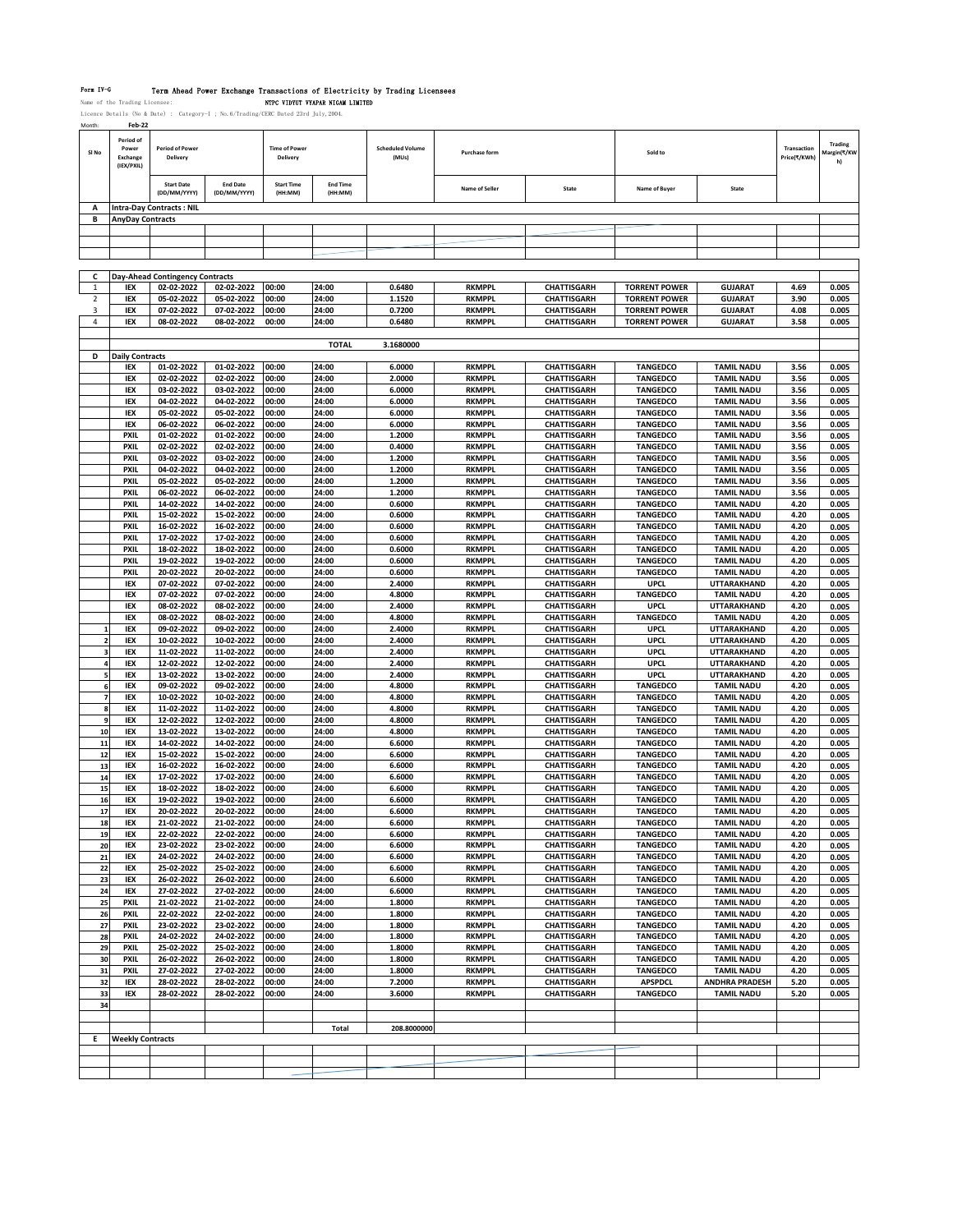| Form IV-H           | Renewable Energy Certificates (REC) Trading on Power Exchange by Trading Licensees   |                                                                           |                              |                  |                                                      |                                  |
|---------------------|--------------------------------------------------------------------------------------|---------------------------------------------------------------------------|------------------------------|------------------|------------------------------------------------------|----------------------------------|
|                     | Name of the Tradin NTPC VIDYUT VYAPAR NIGAM LIMITED                                  |                                                                           |                              |                  |                                                      |                                  |
|                     | Licence Details (No & Date) : Category-I ; No. 6/Trading/CERC Dated 23rd July, 2004. |                                                                           |                              |                  |                                                      |                                  |
| Date of Trading:    | Feb-22                                                                               |                                                                           |                              |                  |                                                      |                                  |
| Sr. No.             | <b>Name of REC Client</b>                                                            | <b>Client Type</b><br>(Renewable)<br>generator/<br>Obligated<br>Entities) | Name of<br>Power<br>Exchange | Volume<br>(RECs) | <b>Market Clearing</b><br>Price<br>$(\sqrt[3]{REC})$ | <b>Trading Margin</b><br>(₹/KWh) |
| INON SOLAR REC: NIL |                                                                                      |                                                                           |                              |                  |                                                      |                                  |
| <b>SOLAR REC</b>    |                                                                                      |                                                                           |                              |                  |                                                      |                                  |
| 1                   | <b>GOA</b>                                                                           | Obligated                                                                 | IEX                          | 25000            | 2300                                                 | 0.009                            |
| $\mathbf{2}$        | <b>HPCL</b>                                                                          | Obligated                                                                 | IEX                          | 6917             | 2300                                                 | 0.00396                          |
|                     |                                                                                      |                                                                           | <b>TOTAL</b>                 | 31,917.00        |                                                      |                                  |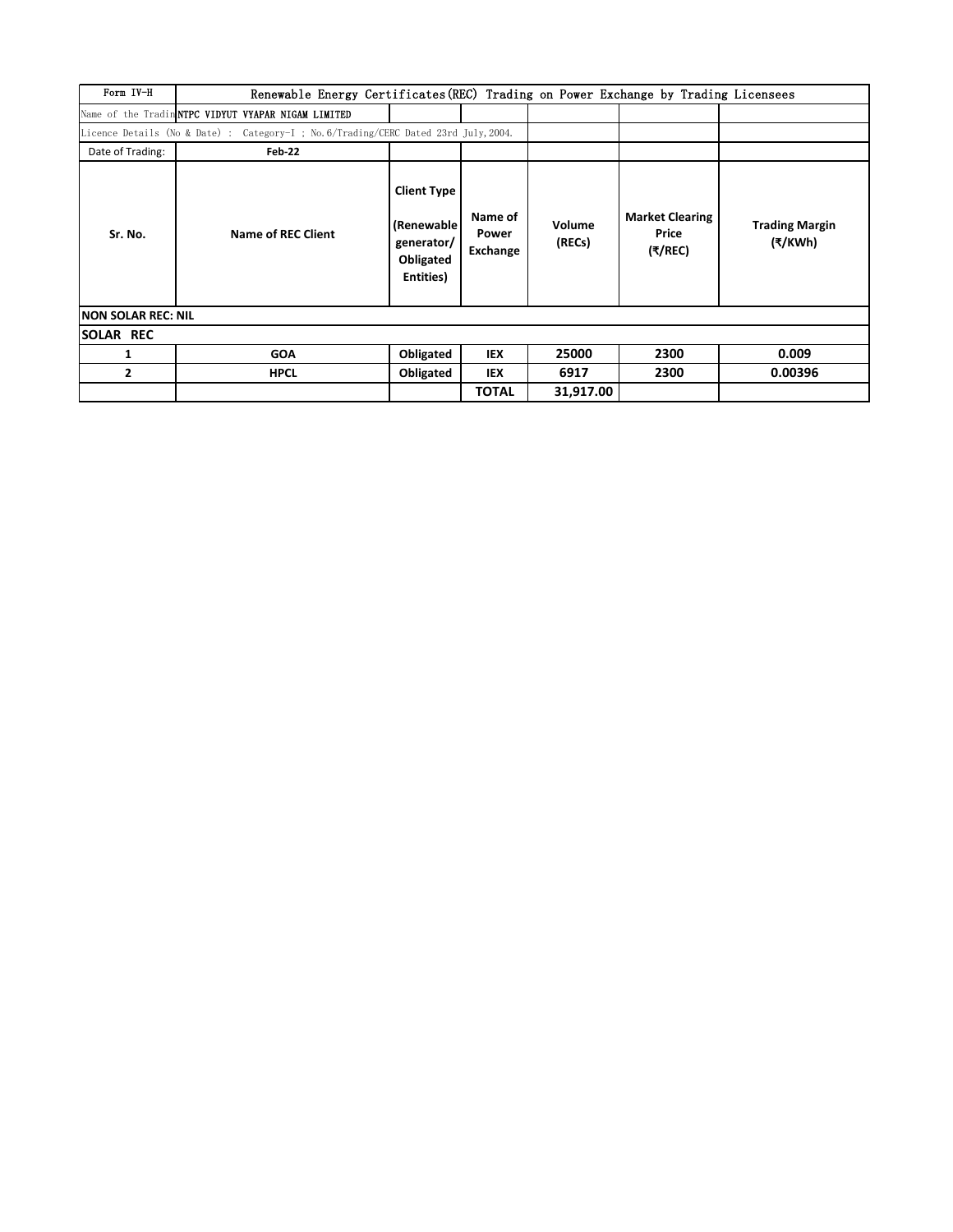## Form IV-I Open Position of Inter-State Electricity Contracts by Trading Licensees Name of the Trading Licensee: NTPC VIDYUT VYAPAR NIGAM LIMITED

Licence Details (No & Date) : Category-I ; No.6/Trading/CERC Dated 23rd July,2004.

| Month:         | Feb-22                                      |                                                                |                                        |                           |
|----------------|---------------------------------------------|----------------------------------------------------------------|----------------------------------------|---------------------------|
| Long           | Position of Trader (Purchased but not sold) |                                                                |                                        |                           |
| Sr.No          | Date of Contract<br>(DD/MM/YYYY)            | <b>Uncontracted tenure (Open</b><br>Position) in Days / Months | <b>Uncontracted Volume (Mus) Price</b> | Purchase<br>$\int$ /kwh)* |
| 1              |                                             |                                                                |                                        |                           |
| $\overline{2}$ |                                             |                                                                |                                        |                           |
| 3              |                                             |                                                                |                                        |                           |
| 4              |                                             |                                                                |                                        |                           |
| Short Position | of Trader (Sale but not purchased)          |                                                                |                                        |                           |
| Sr.No          | <b>Date of Contract</b><br>(DD/MM/YYYY)     | Uncontracted tenure (Open<br>Position) in Days / Months        | <b>Uncontracted Volume (Mus) Price</b> | Purchase<br>$\int$ /kwh)* |
| 1              |                                             |                                                                |                                        |                           |
| $\overline{2}$ |                                             |                                                                |                                        |                           |
| 3              |                                             |                                                                |                                        |                           |
|                |                                             |                                                                |                                        |                           |

\* Price has to be reported separately for each contract.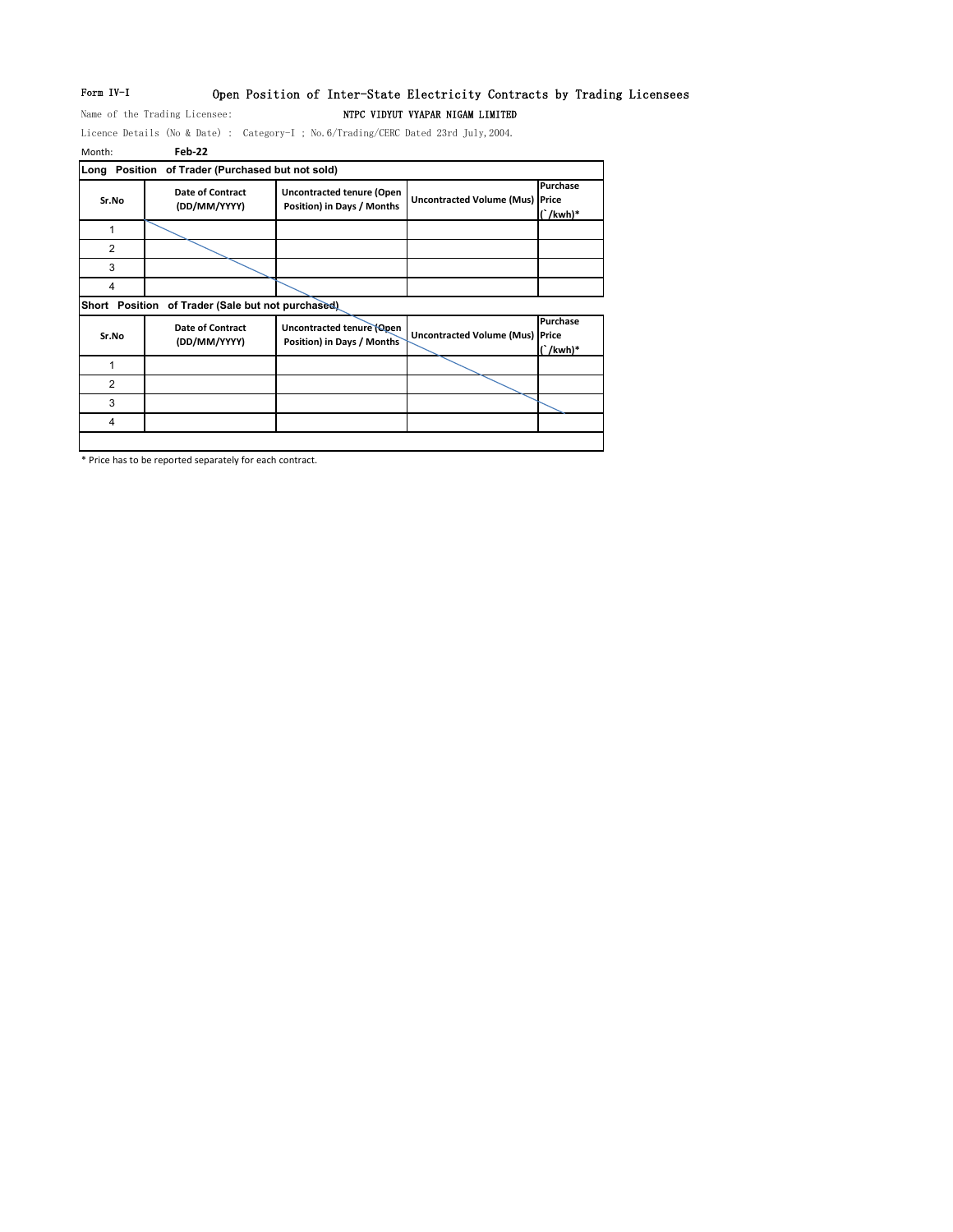## **Form IV K**

**Electricity transacted by Trading Licensees in Real Time Market on Power Exchanges**

|                                                                                     | Name of the Trading Licensee:                          | NTPC VIDYUT VYAPAR NIGAM LIMITED |                                           |                          |                              |              |                |
|-------------------------------------------------------------------------------------|--------------------------------------------------------|----------------------------------|-------------------------------------------|--------------------------|------------------------------|--------------|----------------|
| Licence Details (No & Date) : Category-I ; No.6/Trading/CERC Dated 23rd July, 2004. |                                                        |                                  |                                           |                          |                              |              |                |
| Month:                                                                              |                                                        | Feb-22                           |                                           |                          |                              |              |                |
| SI No.                                                                              | Scheduled<br>Date of Delivery<br><b>Quantum in Mus</b> |                                  | Name of Seller/Name of<br><b>Exchange</b> | State                    | Name of<br>Buyer/Na<br>me of | <b>State</b> | <b>Remarks</b> |
| $\mathbf{1}$                                                                        | 01-02-2022                                             |                                  | 1.374375 KAMENG HEP                       | <b>ARUNACHAL PRADESH</b> | <b>IEX</b>                   |              | 0.0099         |
| $\overline{2}$                                                                      | 01-02-2022                                             | 0.04585 RGPPL                    |                                           | Maharashtra              | IEX                          |              | 0.0105         |
| 3                                                                                   | 01-02-2022                                             | 0.0334575 RGPPL                  |                                           | Maharashtra              | IEX                          |              | 0.0105         |
| $\overline{4}$                                                                      | 01-02-2022                                             | 5.488865 RKMPPL                  |                                           | Chhatisgarh              | IEX                          |              | 0.005          |
| 5                                                                                   | 01-02-2022                                             | 1.11625 TSECL                    |                                           | Tripura                  | IEX                          |              | 0.0073         |
| 6                                                                                   | 02-02-2022                                             |                                  | 1.4278 KAMENG HEP                         | <b>ARUNACHAL PRADESH</b> | <b>IEX</b>                   |              | 0.0099         |
| $\overline{7}$                                                                      | 02-02-2022                                             | 0.02765 RGPPL                    |                                           | Maharashtra              | IEX                          |              | 0.0105         |
| 8                                                                                   | 02-02-2022                                             | 0.04725 RGPPL                    |                                           | Maharashtra              | IEX                          |              | 0.0105         |
| 9                                                                                   | 02-02-2022                                             | 1.0244675 RKMPPL                 |                                           | Chhatisgarh              | IEX                          |              | 0.005          |
| 10                                                                                  | 02-02-2022                                             | 1.07125 TSECL                    |                                           | Tripura                  | IEX                          |              | 0.0073         |
| 11                                                                                  | 03-02-2022                                             |                                  | 1.474825 KAMENG HEP                       | ARUNACHAL PRADESH        | <b>IEX</b>                   |              | 0.0099         |
| 12                                                                                  | 03-02-2022                                             | 1.144185 RKMPPL                  |                                           | Chhatisgarh              | IEX                          |              | 0.005          |
| 13                                                                                  | 03-02-2022                                             |                                  | 1.6621125 RSTPS-I & II                    | Andhra Pradesh           | <b>IEX</b>                   |              | 0.04           |
| 14                                                                                  | 03-02-2022                                             | 0.5328725 RSTPS-III              |                                           | Andhra Pradesh           | IEX                          |              | 0.04           |
| 15                                                                                  | 03-02-2022                                             | 0.6999225 SmSTPS-II              |                                           | Andhra Pradesh           | IEX                          |              | 0.04           |
| 16                                                                                  | 03-02-2022                                             | 1.35375 TSECL                    |                                           | Tripura                  | IEX                          |              | 0.0073         |
| 17                                                                                  | 03-02-2022                                             | 2.2143525 TSTPS-II               |                                           | Odisha                   | IEX                          |              | 0.04           |
| 18                                                                                  | 04-02-2022                                             |                                  | 0.878825 KAMENG HEP                       | ARUNACHAL PRADESH        | <b>IEX</b>                   |              | 0.0099         |
| 19                                                                                  | 04-02-2022                                             | 2.9908075 RKMPPL                 |                                           | Chhatisgarh              | <b>IEX</b>                   |              | 0.005          |
| 20                                                                                  | 04-02-2022                                             |                                  | 0.2694125 RSTPS-I & II                    | Andhra Pradesh           | IEX                          |              | 0.04           |
| 21                                                                                  | 04-02-2022                                             | 0.152125 RSTPS-III               |                                           | Andhra Pradesh           | IEX                          |              | 0.04           |
| 22                                                                                  | 04-02-2022                                             | 0.0643875 SmSTPS-II              |                                           | Andhra Pradesh           | IEX                          |              | 0.04           |
| 23                                                                                  | 04-02-2022                                             | 1.7325 TSECL                     |                                           | Tripura                  | IEX                          |              | 0.0073         |
| 24                                                                                  | 04-02-2022                                             | 1.5389675 TSTPS-II               |                                           | Odisha                   | IEX                          |              | 0.04           |
| 25                                                                                  | 05-02-2022                                             | 0.1090175 AGTPP                  |                                           | Tripura                  | <b>IEX</b>                   |              | 0.0099         |
| 26                                                                                  | 05-02-2022                                             |                                  | 1.392375 KAMENG HEP                       | ARUNACHAL PRADESH        | IEX<br>IEX                   |              | 0.0099         |
| 27                                                                                  | 05-02-2022                                             | 0.0071 RGPPL                     |                                           | Maharashtra              |                              |              | 0.0105         |
| 28                                                                                  | 05-02-2022                                             | 0.5506575 RKMPPL                 |                                           | Chhatisgarh              | IEX                          |              | 0.005          |
| 29                                                                                  | 05-02-2022                                             | 1.89875 TSECL                    |                                           | Tripura                  | IEX                          |              | 0.0073         |
| 30                                                                                  | 06-02-2022                                             |                                  | 0.05 AGBPP                                | ASSAM                    | IEX                          |              | 0.0099         |
| 31                                                                                  | 06-02-2022                                             | 0.04425 AGTPP                    |                                           | Tripura                  | IEX                          |              | 0.0099         |
| 32                                                                                  | 06-02-2022                                             |                                  | 1.2516 KAMENG HEP                         | ARUNACHAL PRADESH        | <b>IEX</b>                   |              | 0.0099         |
| 33                                                                                  | 06-02-2022                                             | 0.1160975 RKMPPL                 |                                           | Chhatisgarh              | IEX                          |              | 0.005          |
| 34                                                                                  | 06-02-2022                                             | 1.4075 TSECL                     |                                           | Tripura                  | IEX                          |              | 0.0073         |
| 35                                                                                  | 07-02-2022                                             | 0.05625 AGBPP                    |                                           | ASSAM                    | IEX                          |              | 0.0099         |
| 36                                                                                  | 07-02-2022                                             |                                  | 0.04 AGTPP                                | Tripura                  | IEX                          |              | 0.0099         |
| 37                                                                                  | 07-02-2022                                             |                                  | 0.553075 KAMENG HEP                       | ARUNACHAL PRADESH        | IEX                          |              | 0.0099         |
| 38                                                                                  | 07-02-2022                                             | 0.00875 RGPPL                    |                                           | Maharashtra              | IEX                          |              | 0.0105         |
| 39                                                                                  | 07-02-2022                                             | 0.291885 RKMPPL                  |                                           | Chhatisgarh              | IEX                          |              | 0.005          |
| 40                                                                                  | 07-02-2022                                             | 0.01125 IEX                      |                                           |                          | <b>TSECL</b>                 | Tripura      | 0.0095         |
| 41                                                                                  | 07-02-2022                                             | 0.6745 TSECL                     |                                           | Tripura                  | IEX                          |              | 0.0073         |
| 42                                                                                  | 08-02-2022                                             |                                  | 0.77745 KAMENG HEP                        | ARUNACHAL PRADESH        | IEX                          |              | 0.0099         |
| 43                                                                                  | 08-02-2022                                             |                                  | 0.028 RGPPL                               | Maharashtra              | IEX                          |              | 0.0105         |
| 44                                                                                  | 08-02-2022                                             |                                  | 1.34758 RKMPPL                            | Chhatisgarh              | IEX                          |              | 0.005          |
| 45                                                                                  | 08-02-2022                                             |                                  | 0.97 TSECL                                | Tripura                  | IEX                          |              | 0.0073         |
| 46                                                                                  | 09-02-2022                                             |                                  | 0.677725 KAMENG HEP                       | ARUNACHAL PRADESH        | IEX                          |              | 0.0099         |
| 47                                                                                  | 09-02-2022                                             | 0.0589 RGPPL                     |                                           | Maharashtra              | IEX                          |              | 0.0105         |
| 48                                                                                  | 09-02-2022                                             |                                  | 0.0158 RGPPL                              | Maharashtra              | IEX                          |              | 0.0105         |
| 49                                                                                  | 09-02-2022                                             |                                  | 0.007 RGPPL                               | Maharashtra              | IEX                          |              | 0.0105         |
| 50                                                                                  | 09-02-2022                                             | 0.6142125 RKMPPL                 |                                           | Chhatisgarh              | IEX                          |              | 0.005          |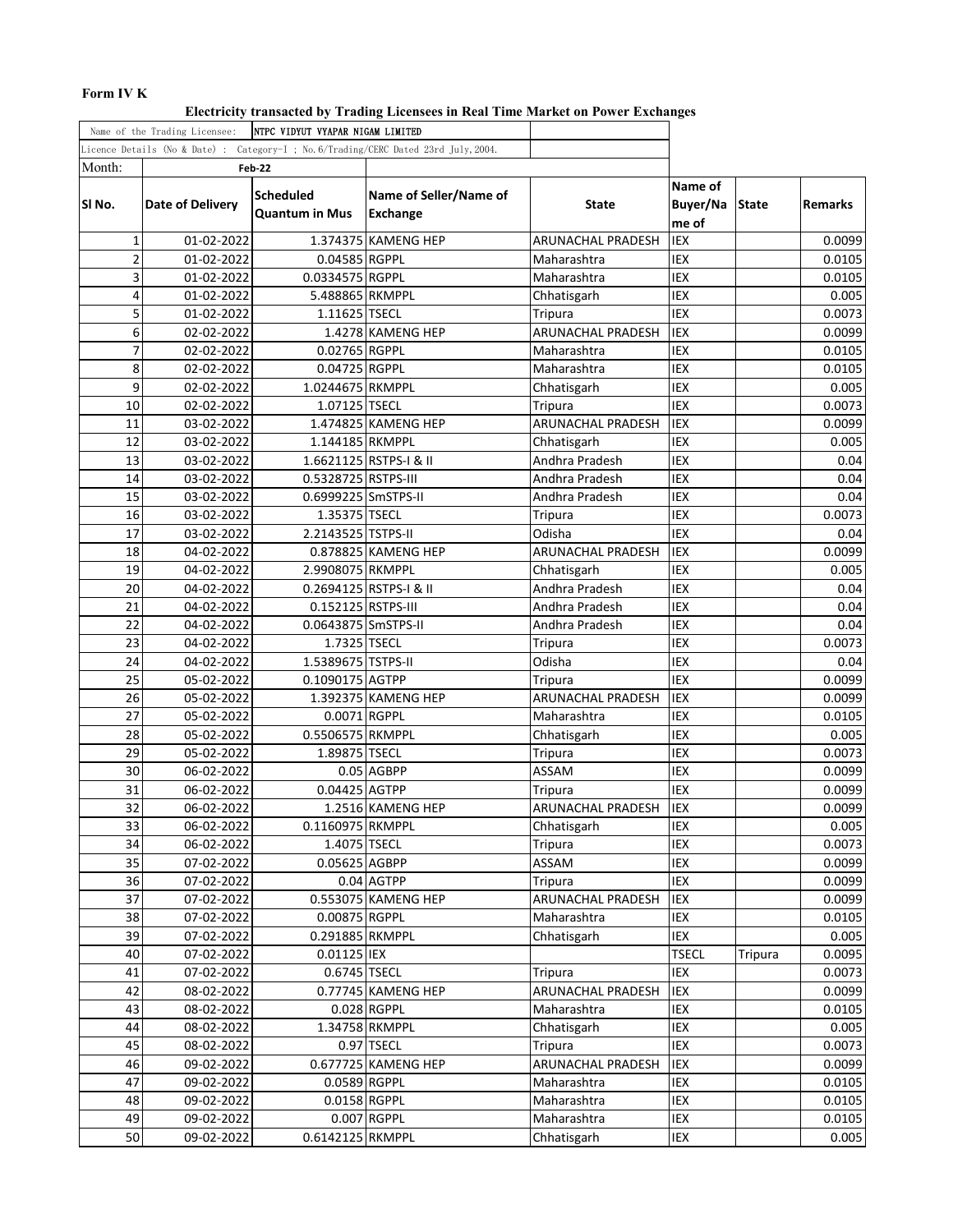| 51  | 09-02-2022 | 1.0975 TSECL     |                     | Tripura                  | <b>IEX</b>   |         | 0.0073 |
|-----|------------|------------------|---------------------|--------------------------|--------------|---------|--------|
| 52  | 10-02-2022 |                  | 0.73595 KAMENG HEP  | ARUNACHAL PRADESH        | <b>IEX</b>   |         | 0.0099 |
| 53  | 10-02-2022 | 0.0589 RGPPL     |                     | Maharashtra              | IEX          |         | 0.0105 |
| 54  | 10-02-2022 |                  | 0.007 RGPPL         | Maharashtra              | IEX          |         | 0.0105 |
| 55  | 10-02-2022 |                  | 0.0175 RKMPPL       | Chhatisgarh              | IEX          |         | 0.005  |
| 56  | 10-02-2022 |                  | 0.953 TSECL         | Tripura                  | IEX          |         | 0.0073 |
| 57  | 11-02-2022 |                  | 0.656575 KAMENG HEP | ARUNACHAL PRADESH        | IEX          |         | 0.0099 |
| 58  | 11-02-2022 | 0.0316 RGPPL     |                     | Maharashtra              | <b>IEX</b>   |         | 0.0105 |
| 59  | 11-02-2022 | 0.0245 RGPPL     |                     | Maharashtra              | IEX          |         | 0.0105 |
| 60  | 11-02-2022 |                  | 1.50071 RKMPPL      | Chhatisgarh              | <b>IEX</b>   |         | 0.005  |
| 61  | 11-02-2022 |                  | 0.9 TSECL           | Tripura                  | IEX          |         | 0.0073 |
| 62  | 12-02-2022 |                  | 0.006 AGTPP         | Tripura                  | <b>IEX</b>   |         | 0.0099 |
| 63  | 12-02-2022 |                  | 0.55285 KAMENG HEP  | <b>ARUNACHAL PRADESH</b> | IEX          |         | 0.0099 |
| 64  | 12-02-2022 | 0.01975 RGPPL    |                     | Maharashtra              | <b>IEX</b>   |         | 0.0105 |
| 65  | 12-02-2022 | 0.0245 RGPPL     |                     | Maharashtra              | <b>IEX</b>   |         | 0.0105 |
| 66  | 12-02-2022 | 0.838345 RKMPPL  |                     | Chhatisgarh              | IEX          |         | 0.005  |
| 67  | 12-02-2022 | 0.36675 TSECL    |                     | Tripura                  | IEX          |         | 0.0073 |
| 68  | 13-02-2022 | 0.0115 AGTPP     |                     | Tripura                  | IEX          |         | 0.0099 |
| 69  | 13-02-2022 |                  | 0.553075 KAMENG HEP | <b>ARUNACHAL PRADESH</b> | IEX          |         | 0.0099 |
| 70  | 13-02-2022 | 0.0079 RGPPL     |                     | Maharashtra              | IEX          |         | 0.0105 |
| 71  | 13-02-2022 | 0.00875 RGPPL    |                     | Maharashtra              | IEX          |         | 0.0105 |
| 72  | 13-02-2022 | 2.5010925 RKMPPL |                     | Chhatisgarh              | IEX          |         | 0.005  |
| 73  | 13-02-2022 | 1.2775 TSECL     |                     | Tripura                  | IEX          |         | 0.0073 |
| 74  | 14-02-2022 |                  | 1.625 Govt. of Goa  | Goa                      | IEX          |         | 0.01   |
| 75  | 14-02-2022 |                  | 0.522775 KAMENG HEP | ARUNACHAL PRADESH        | IEX          |         | 0.0099 |
| 76  | 14-02-2022 | 0.01225 RGPPL    |                     | Maharashtra              | <b>IEX</b>   |         | 0.0105 |
| 77  | 14-02-2022 | 0.522295 RKMPPL  |                     | Chhatisgarh              | <b>IEX</b>   |         | 0.005  |
| 78  | 14-02-2022 | 0.9525 TSECL     |                     | Tripura                  | <b>IEX</b>   |         | 0.0073 |
| 79  | 15-02-2022 |                  | 0.522775 KAMENG HEP | <b>ARUNACHAL PRADESH</b> | <b>IEX</b>   |         | 0.0099 |
| 80  | 15-02-2022 | 0.047775 RGPPL   |                     | Maharashtra              | <b>IEX</b>   |         | 0.0105 |
| 81  | 15-02-2022 | 0.03325 RGPPL    |                     | Maharashtra              | IEX          |         | 0.0105 |
| 82  | 15-02-2022 | 1.4553775 RKMPPL |                     | Chhatisgarh              | IEX          |         | 0.005  |
| 83  | 15-02-2022 |                  | 0.785 TSECL         | Tripura                  | IEX          |         | 0.0073 |
| 84  | 16-02-2022 |                  | 0.549975 KAMENG HEP | ARUNACHAL PRADESH        | IEX          |         | 0.0099 |
| 85  | 16-02-2022 | 0.01365 RGPPL    |                     | Maharashtra              | IEX          |         | 0.0105 |
| 86  | 16-02-2022 | 0.08585 RGPPL    |                     | Maharashtra              | IEX          |         | 0.0105 |
| 87  | 16-02-2022 | 0.04025 RGPPL    |                     | Maharashtra              | IEX          |         | 0.0105 |
| 88  | 16-02-2022 | 0.8214675 RKMPPL |                     | Chhatisgarh              | IEX          |         | 0.005  |
| 89  | 16-02-2022 | 0.49875 TSECL    |                     | Tripura                  | IEX          |         | 0.0073 |
| 90  | 16-02-2022 | 0.0075 IEX       |                     |                          | <b>TSECL</b> | Tripura | 0.0095 |
| 91  | 17-02-2022 |                  | 0.55135 KAMENG HEP  | <b>ARUNACHAL PRADESH</b> | IEX          |         | 0.0099 |
| 92  | 17-02-2022 | 0.029225 RGPPL   |                     | Maharashtra              | IEX          |         | 0.0105 |
| 93  | 17-02-2022 | 0.0343 RGPPL     |                     | Maharashtra              | IEX          |         | 0.0105 |
| 94  | 17-02-2022 |                  | 0.16 RKMPPL         | Chhatisgarh              | IEX          |         | 0.005  |
| 95  | 17-02-2022 | 0.77125 TSECL    |                     | Tripura                  | IEX          |         | 0.0073 |
| 96  | 18-02-2022 |                  | 0.55645 KAMENG HEP  | ARUNACHAL PRADESH        | IEX          |         | 0.0099 |
| 97  | 18-02-2022 | 0.039525 RGPPL   |                     | Maharashtra              | IEX          |         | 0.0105 |
| 98  | 18-02-2022 | 0.02975 RGPPL    |                     | Maharashtra              | IEX          |         | 0.0105 |
| 99  | 18-02-2022 | 0.644215 RKMPPL  |                     | Chhatisgarh              | IEX          |         | 0.005  |
| 100 | 18-02-2022 |                  | 0.655 TSECL         | <b>Tripura</b>           | IEX          |         | 0.0073 |
| 101 | 19-02-2022 |                  | 0.500275 KAMENG HEP | ARUNACHAL PRADESH        | IEX          |         | 0.0099 |
| 102 | 19-02-2022 | 0.02325 RGPPL    |                     | Maharashtra              | IEX          |         | 0.0105 |
| 103 | 19-02-2022 | 0.01925 RGPPL    |                     | Maharashtra              | IEX          |         | 0.0105 |
| 104 | 19-02-2022 | 0.378985 RKMPPL  |                     | Chhatisgarh              | IEX          |         | 0.005  |
| 105 | 19-02-2022 |                  | 1.085 TSECL         | Tripura                  | IEX          |         | 0.0073 |
| 106 | 20-02-2022 |                  | 0.430325 KAMENG HEP | ARUNACHAL PRADESH        | IEX          |         | 0.0099 |
| 107 | 20-02-2022 | 0.002175 RGPPL   |                     | Maharashtra              | IEX          |         | 0.0105 |
| 108 | 20-02-2022 | 0.00525 RGPPL    |                     | Maharashtra              | IEX          |         | 0.0105 |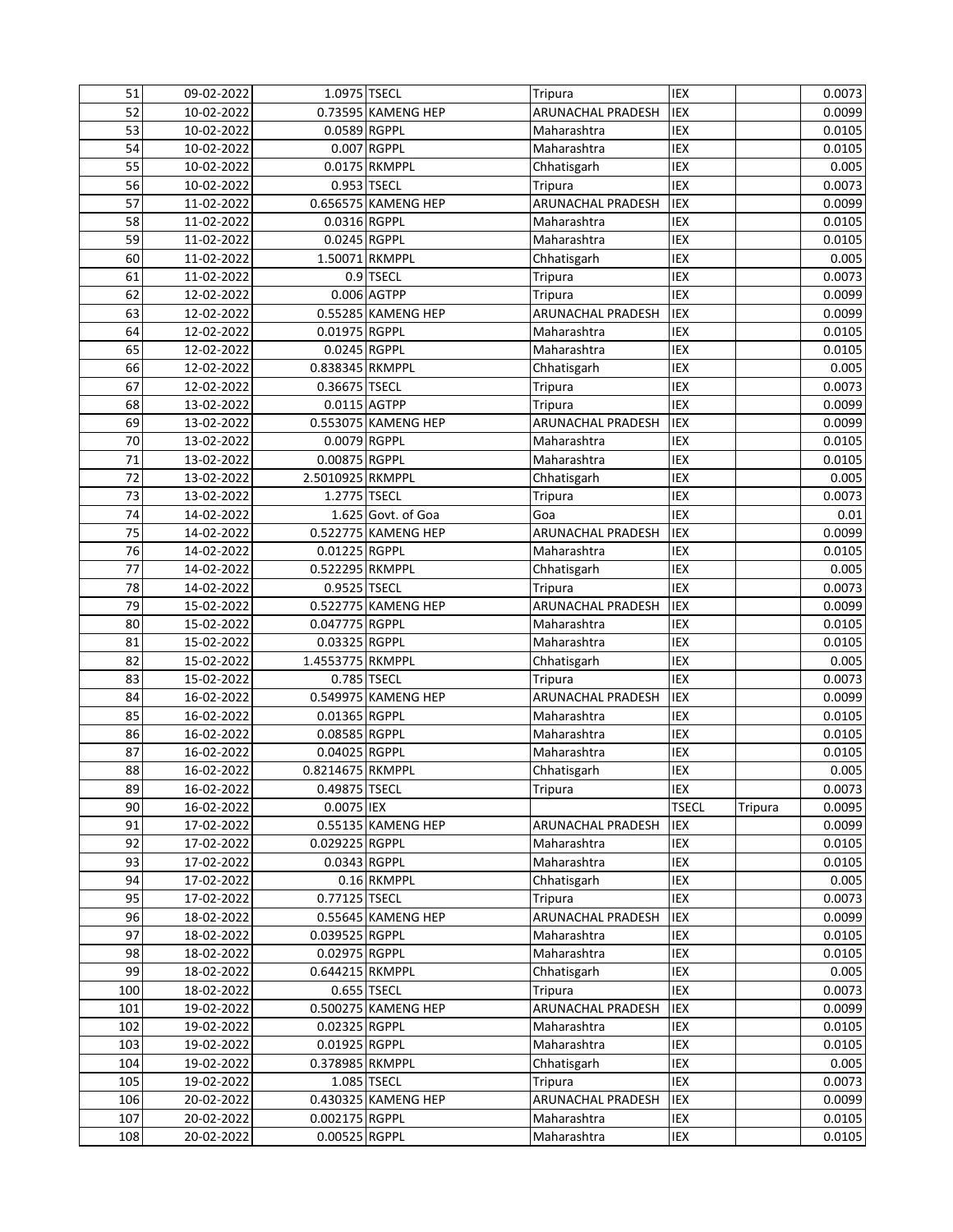| 109 | 20-02-2022 | 0.7699325 RKMPPL |                     | Chhatisgarh              | IEX             |         | 0.005  |
|-----|------------|------------------|---------------------|--------------------------|-----------------|---------|--------|
| 110 | 20-02-2022 | 0.21625 TSECL    |                     | Tripura                  | IEX             |         | 0.0073 |
| 111 | 20-02-2022 | 0.0075 IEX       |                     |                          | <b>TSECL</b>    | Tripura | 0.0095 |
| 112 | 21-02-2022 |                  | 0.028 AGTPP         | Tripura                  | IEX             |         | 0.0099 |
| 113 | 21-02-2022 |                  | 0.51765 KAMENG HEP  | ARUNACHAL PRADESH        | IEX             |         | 0.0099 |
| 114 | 21-02-2022 | 0.0948 RGPPL     |                     | Maharashtra              | IEX             |         | 0.0105 |
| 115 | 21-02-2022 | 0.0518 RGPPL     |                     | Maharashtra              | IEX             |         | 0.0105 |
| 116 | 21-02-2022 | 0.6033375 RKMPPL |                     | Chhatisgarh              | IEX             |         | 0.005  |
| 117 | 21-02-2022 | 0.77125 TSECL    |                     | Tripura                  | IEX             |         | 0.0073 |
| 118 | 22-02-2022 | 0.01625 AGBPP    |                     | ASSAM                    | <b>IEX</b>      |         | 0.0099 |
| 119 | 22-02-2022 |                  | 0.430275 KAMENG HEP | <b>ARUNACHAL PRADESH</b> | IEX             |         | 0.0099 |
| 120 | 22-02-2022 | 0.015775 RGPPL   |                     | Maharashtra              | IEX             |         | 0.0105 |
| 121 | 22-02-2022 |                  | 0.028 RGPPL         | Maharashtra              | IEX             |         | 0.0105 |
| 122 | 22-02-2022 |                  | 0.32795 RKMPPL      | Chhatisgarh              | IEX             |         | 0.005  |
| 123 | 22-02-2022 | 0.74125 TSECL    |                     | <b>Tripura</b>           | <b>IEX</b>      |         | 0.0073 |
| 124 | 23-02-2022 | 0.015 IEX        |                     |                          | Govt. of Go Goa |         | 0.015  |
| 125 | 23-02-2022 |                  | 0.430275 KAMENG HEP | <b>ARUNACHAL PRADESH</b> | IEX             |         | 0.0099 |
| 126 | 23-02-2022 | 0.02765 RGPPL    |                     | Maharashtra              | IEX             |         | 0.0105 |
| 127 | 23-02-2022 | 0.03255 RGPPL    |                     | Maharashtra              | IEX             |         | 0.0105 |
| 128 | 23-02-2022 |                  | 0.18798 RKMPPL      | Chhatisgarh              | IEX             |         | 0.005  |
| 129 | 23-02-2022 | 0.90375 TSECL    |                     | Tripura                  | <b>IEX</b>      |         | 0.0073 |
| 130 | 24-02-2022 | 0.0276625 IEX    |                     |                          | Govt. of Go Goa |         | 0.015  |
| 131 | 24-02-2022 |                  | 0.430375 KAMENG HEP | ARUNACHAL PRADESH        | IEX             |         | 0.0099 |
| 132 | 24-02-2022 | 0.0316 RGPPL     |                     | Maharashtra              | IEX             |         | 0.0105 |
| 133 | 24-02-2022 | 0.0595 RGPPL     |                     | Maharashtra              | IEX             |         | 0.0105 |
| 134 | 24-02-2022 | 1.2585525 RKMPPL |                     | Chhatisgarh              | IEX             |         | 0.005  |
| 135 | 24-02-2022 | 1.0575 TSECL     |                     | <b>Tripura</b>           | IEX             |         | 0.0073 |
| 136 | 25-02-2022 |                  | $0.033$ AGTPP       | Tripura                  | <b>IEX</b>      |         | 0.0099 |
| 137 | 25-02-2022 |                  | 0.43055 KAMENG HEP  | ARUNACHAL PRADESH        | <b>IEX</b>      |         | 0.0099 |
| 138 | 25-02-2022 | 0.00295 RGPPL    |                     | Maharashtra              | IEX             |         | 0.0105 |
| 139 | 25-02-2022 | 0.01185 RGPPL    |                     | Maharashtra              | IEX             |         | 0.0105 |
| 140 | 25-02-2022 | 0.04655 RGPPL    |                     | Maharashtra              | IEX             |         | 0.0105 |
| 141 | 25-02-2022 |                  | 0.40955 RKMPPL      | Chhatisgarh              | IEX             |         | 0.005  |
| 142 | 25-02-2022 | 1.1475 TSECL     |                     | Tripura                  | IEX             |         | 0.0073 |
| 143 | 26-02-2022 |                  | 0.430275 KAMENG HEP | ARUNACHAL PRADESH        | <b>IEX</b>      |         | 0.0099 |
| 144 | 26-02-2022 | 0.01375 IEX      |                     |                          | <b>TSECL</b>    | Tripura | 0.0095 |
| 145 | 26-02-2022 | 0.45375 TSECL    |                     | Tripura                  | IEX             |         | 0.0073 |
| 146 | 27-02-2022 |                  | 0.430325 KAMENG HEP | ARUNACHAL PRADESH        | IEX             |         | 0.0099 |
| 147 | 27-02-2022 | 0.2863875 RKMPPL |                     | Chhatisgarh              | IEX             |         | 0.005  |
| 148 | 27-02-2022 | 0.39625 TSECL    |                     | Tripura                  | IEX             |         | 0.0073 |
| 149 | 28-02-2022 | 0.015 IEX        |                     |                          | Govt. of Go Goa |         | 0.015  |
| 150 | 28-02-2022 |                  | 0.433225 KAMENG HEP | ARUNACHAL PRADESH        | IEX             |         | 0.0099 |
| 151 | 28-02-2022 |                  | 0.69 TSECL          | Tripura                  | IEX             |         | 0.0073 |
|     |            |                  |                     |                          |                 |         |        |
|     | Total      | 82.202575        |                     |                          |                 |         |        |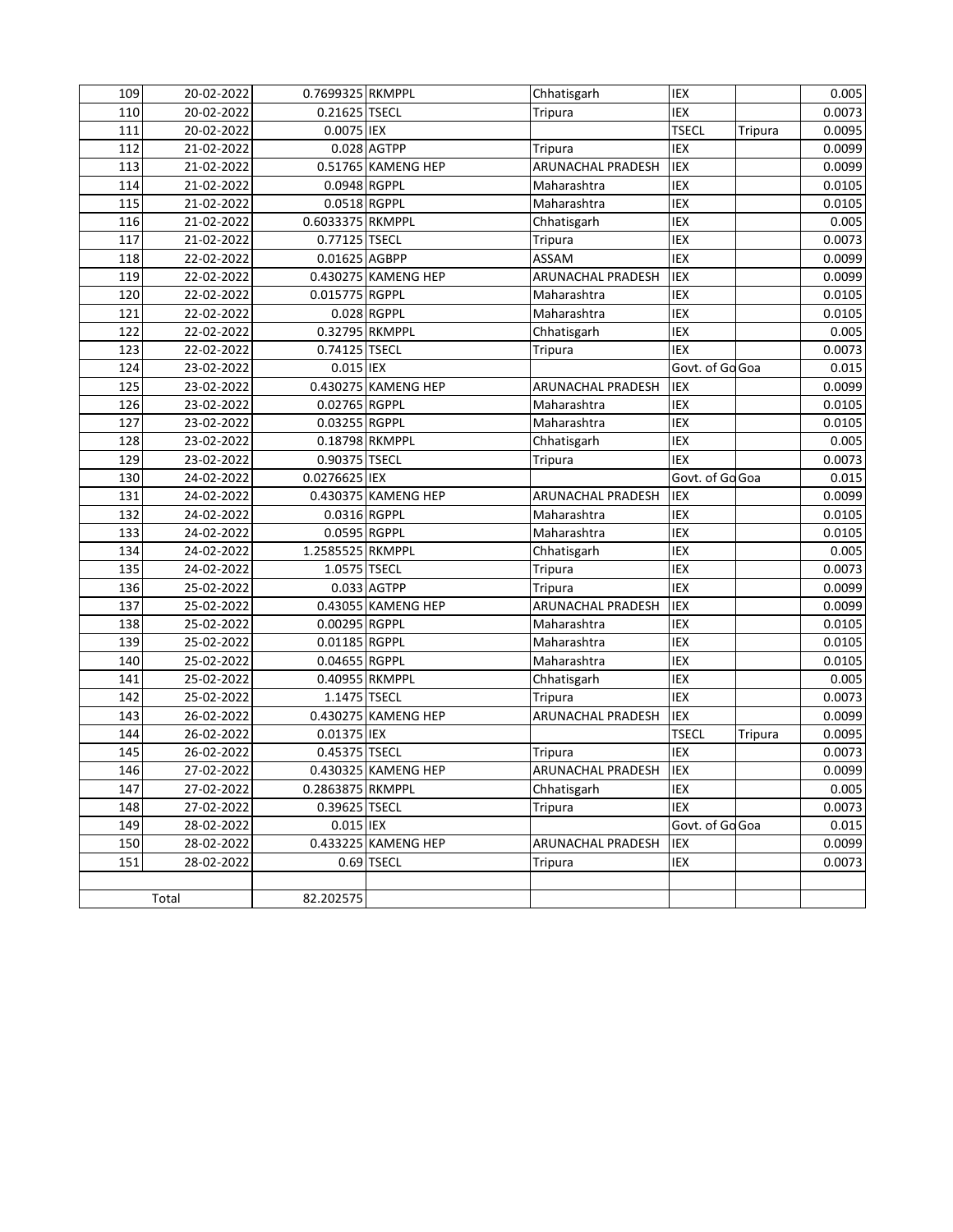### Form IV-L

Name of the Trading Licensee: NTPC VIDYUT VYAPAR NIGAM LIMITED Licence Details (No & Date) : Category-I ; No.6/Trading/CERC Dated 23rd July,2004. Month: **Feb-22**

| Month: | Feb-22                                                                           |                                 |               |                               |                 |                       |                       |              |         |                          |                       |         |
|--------|----------------------------------------------------------------------------------|---------------------------------|---------------|-------------------------------|-----------------|-----------------------|-----------------------|--------------|---------|--------------------------|-----------------------|---------|
|        | Green Term Ahead Power Exchange Transactions of Electricity by Trading Licensees |                                 |               |                               |                 |                       |                       |              |         |                          |                       |         |
|        | Name of Power                                                                    | <b>Period of Power Delivery</b> |               | <b>Time of Power Delivery</b> |                 | <b>Purchased from</b> |                       | Sold to      |         | <b>Transaction Price</b> | <b>Trading Margin</b> |         |
| Sr. No | Exchange                                                                         | <b>Start date</b>               | End date      | <b>Start Time</b>             | <b>End Time</b> | Scheduled             |                       | <b>State</b> | Name of | <b>State</b>             | (₹/kWh)               | (₹/kWh) |
|        |                                                                                  | (DD/MM/ YYYY)                   | (DD/MM/ YYYY) | (HH:MM)                       | (HH:MM)         | Volume (MUs)          | <b>Name of Seller</b> |              | Buver   |                          |                       |         |
|        | <b>Intra-Day Contracts: NIL</b>                                                  |                                 |               |                               |                 |                       |                       |              |         |                          |                       |         |
|        | Day-Ahead Contingency Contracts: NIL                                             |                                 |               |                               |                 |                       |                       |              |         |                          |                       |         |
|        | Daily Contracts / Any Day contracts: NIL                                         |                                 |               |                               |                 |                       |                       |              |         |                          |                       |         |
|        | <b>Weekly contracts: NIL</b>                                                     |                                 |               |                               |                 |                       |                       |              |         |                          |                       |         |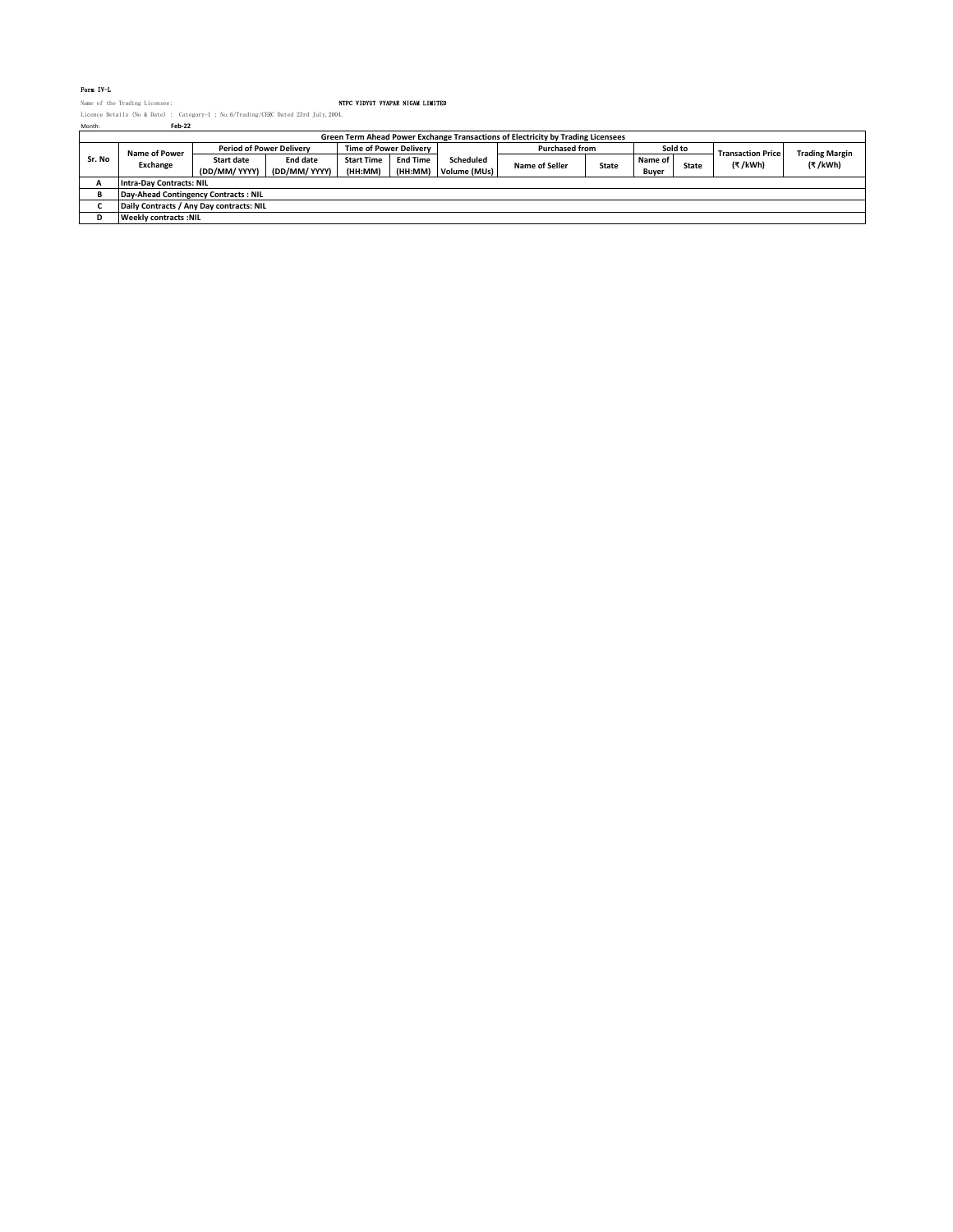### **Form M Energy Saving Certificates (ESCerts) Trading on Power Exchange by Trading Licensees** NTPC VIDYUT VYAPAR NIGAM LIMITED **Name of Trading Licencee:**

**Licence Details (No & Date) : Category-I ; No.6/Trading/CERC Dated 23rd July,2004.**

| Month:  | Feb-22                      |        |                                      |                           |                         |                                        |                |
|---------|-----------------------------|--------|--------------------------------------|---------------------------|-------------------------|----------------------------------------|----------------|
| Sr. No. | Name of Client              | Sector | <b>Client Type</b><br>(Seller/Buver) | Name of Power<br>Exchange | <b>Volume of ESCert</b> | <b>Price Discovered</b><br>(Rs/ESCert) | <b>Remarks</b> |
|         | <b>Total ESCERTS Traded</b> |        |                                      |                           |                         |                                        |                |

Note:

(1) 1 ESCert = 1 MTOE (Metric Tonne of Oil Equivalent)

(2) Sectors shall be from the following: Thermal Power Plant; Cement; Chlor-Alkali; Petroleum Refinery; Fertilizers; Iron & Steel; Textile; Aluminium; Railways; Discoms; Pulp & Paper; Commercial Buildings; Petrochemical.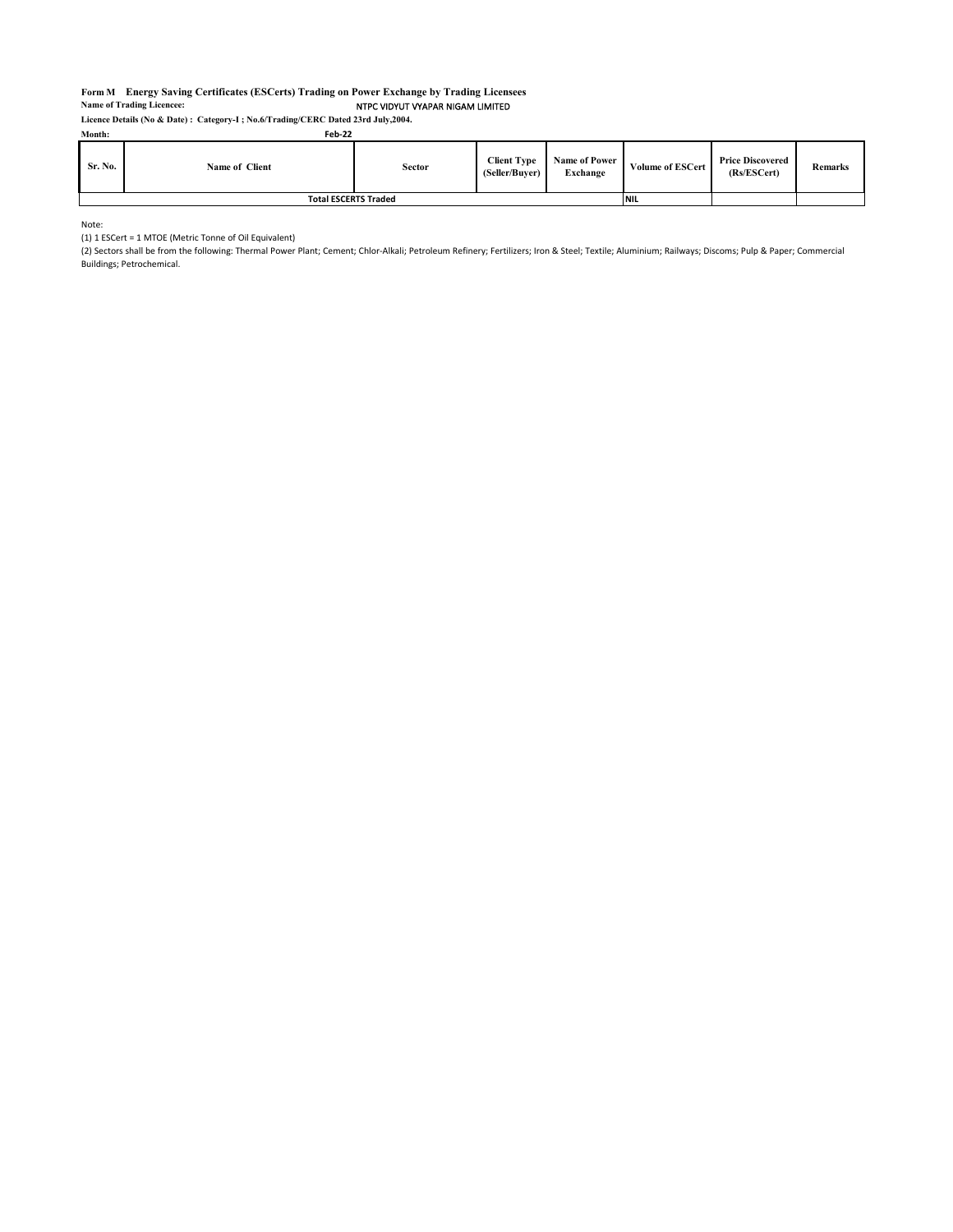## **Form N Name of Trading Licencee:**

## NTPC VIDYUT VYAPAR NIGAM LIMITED **Green Day Ahead Power Exchange Transactions of Electricity by Trading Licensees**

**Licence Details (No & Date) : Category-I ; No.6/Trading/CERC Dated 23rd July,2004.**

**Month: Feb-22**

|                |                                         | <b>Scheduled Volume</b><br>under GDAM<br>(MUs) |                               | <b>Purchased From</b>                |                | Sold To                      |              |                               |
|----------------|-----------------------------------------|------------------------------------------------|-------------------------------|--------------------------------------|----------------|------------------------------|--------------|-------------------------------|
| Sr. No.        | <b>Date of Delivery</b><br>(DD-MM-YYYY) |                                                | Name of Seller/<br>Name of PX | <b>Type</b><br>(Solar/Non-<br>Solar) | <b>State</b>   | Name of Buyer/<br>Name of PX | <b>State</b> | Margin<br>charged<br>(Rs/kWh) |
| 1              | 01-02-2022                              |                                                | 0.15325 NTPC SmSTPS-S         | Solar                                | Andhra Pradesh | <b>IEX</b>                   | Delhi        | 0.04                          |
| $\overline{2}$ | 02-02-2022                              |                                                | 0.15735 NTPC SmSTPS-S         | Solar                                | Andhra Pradesh | <b>IEX</b>                   | Delhi        | 0.04                          |
| 3              | 03-02-2022                              |                                                | 0.16125 NTPC SmSTPS-S         | Solar                                | Andhra Pradesh | <b>IEX</b>                   | Delhi        | 0.04                          |
| $\overline{4}$ | 04-02-2022                              |                                                | 0.156475 NTPC SmSTPS-S        | Solar                                | Andhra Pradesh | <b>IEX</b>                   | Delhi        | 0.04                          |
| 5              | 05-02-2022                              |                                                | 0.15695 NTPC SmSTPS-S         | Solar                                | Andhra Pradesh | IEX                          | Delhi        | 0.04                          |
| 6              | 06-02-2022                              |                                                | 0.147825 NTPC SmSTPS-S        | Solar                                | Andhra Pradesh | <b>IEX</b>                   | Delhi        | 0.04                          |
| $\overline{7}$ | 07-02-2022                              |                                                | 0.165175 NTPC SmSTPS-S        | Solar                                | Andhra Pradesh | IEX                          | Delhi        | 0.04                          |
| 8              | 08-02-2022                              |                                                | 0.1325 NTPC SmSTPS-S          | Solar                                | Andhra Pradesh | <b>IEX</b>                   | Delhi        | 0.04                          |
| 9              | 09-02-2022                              |                                                | 0.159325 NTPC SmSTPS-S        | Solar                                | Andhra Pradesh | <b>IEX</b>                   | Delhi        | 0.04                          |
| 10             | 10-02-2022                              |                                                | 0.14555 NTPC SmSTPS-S         | Solar                                | Andhra Pradesh | IEX                          | Delhi        | 0.04                          |
| 11             | 11-02-2022                              |                                                | 0.148125 NTPC SmSTPS-S        | Solar                                | Andhra Pradesh | <b>IEX</b>                   | Delhi        | 0.04                          |
| 12             | 12-02-2022                              |                                                | 0.1545 NTPC SmSTPS-S          | Solar                                | Andhra Pradesh | <b>IEX</b>                   | Delhi        | 0.04                          |
| 13             | 13-02-2022                              |                                                | 0.14955 NTPC SmSTPS-S         | Solar                                | Andhra Pradesh | <b>IEX</b>                   | Delhi        | 0.04                          |
| 14             | 14-02-2022                              |                                                | 0.15125 NTPC SmSTPS-S         | Solar                                | Andhra Pradesh | <b>IEX</b>                   | Delhi        | 0.04                          |
| 15             | 15-02-2022                              |                                                | 0.158775 NTPC SmSTPS-S        | Solar                                | Andhra Pradesh | IEX                          | Delhi        | 0.04                          |
| 16             | 16-02-2022                              |                                                | 0.16625 NTPC SmSTPS-S         | Solar                                | Andhra Pradesh | <b>IEX</b>                   | Delhi        | 0.04                          |
| 17             | 17-02-2022                              |                                                | 0.164025 NTPC SmSTPS-S        | Solar                                | Andhra Pradesh | IEX                          | Delhi        | 0.04                          |
| 18             | 18-02-2022                              |                                                | 0.153375 NTPC SmSTPS-S        | Solar                                | Andhra Pradesh | <b>IEX</b>                   | Delhi        | 0.04                          |
| 19             | 19-02-2022                              |                                                | 0.145325 NTPC SmSTPS-S        | Solar                                | Andhra Pradesh | <b>IEX</b>                   | Delhi        | 0.04                          |
| 20             | 20-02-2022                              |                                                | 0.1342 NTPC SmSTPS-S          | Solar                                | Andhra Pradesh | <b>IEX</b>                   | Delhi        | 0.04                          |
| 21             | 21-02-2022                              |                                                | 0.1138 NTPC SmSTPS-S          | Solar                                | Andhra Pradesh | <b>IEX</b>                   | Delhi        | 0.04                          |
| 22             | 22-02-2022                              |                                                | 0.1486 NTPC SmSTPS-S          | Solar                                | Andhra Pradesh | <b>IEX</b>                   | Delhi        | 0.04                          |
| 23             | 23-02-2022                              |                                                | 0.159975 NTPC SmSTPS-S        | Solar                                | Andhra Pradesh | <b>IEX</b>                   | Delhi        | 0.04                          |
| 24             | 24-02-2022                              |                                                | 0.158325 NTPC SmSTPS-S        | Solar                                | Andhra Pradesh | IEX                          | Delhi        | 0.04                          |
| 25             | 25-02-2022                              |                                                | 0.149825 NTPC SmSTPS-S        | Solar                                | Andhra Pradesh | <b>IEX</b>                   | Delhi        | 0.04                          |
| 26             | 26-02-2022                              |                                                | 0.1671 NTPC SmSTPS-S          | Solar                                | Andhra Pradesh | <b>IEX</b>                   | Delhi        | 0.04                          |
| 27             | 27-02-2022                              |                                                | 0.167225 NTPC SmSTPS-S        | Solar                                | Andhra Pradesh | <b>IEX</b>                   | Delhi        | 0.04                          |
| 28             | 28-02-2022                              |                                                | 0.181075 NTPC SmSTPS-S        | Solar                                | Andhra Pradesh | <b>IEX</b>                   | Delhi        | 0.04                          |
|                |                                         |                                                |                               |                                      |                |                              |              |                               |
|                | <b>Total</b>                            | 4.30695                                        |                               |                                      |                |                              |              |                               |